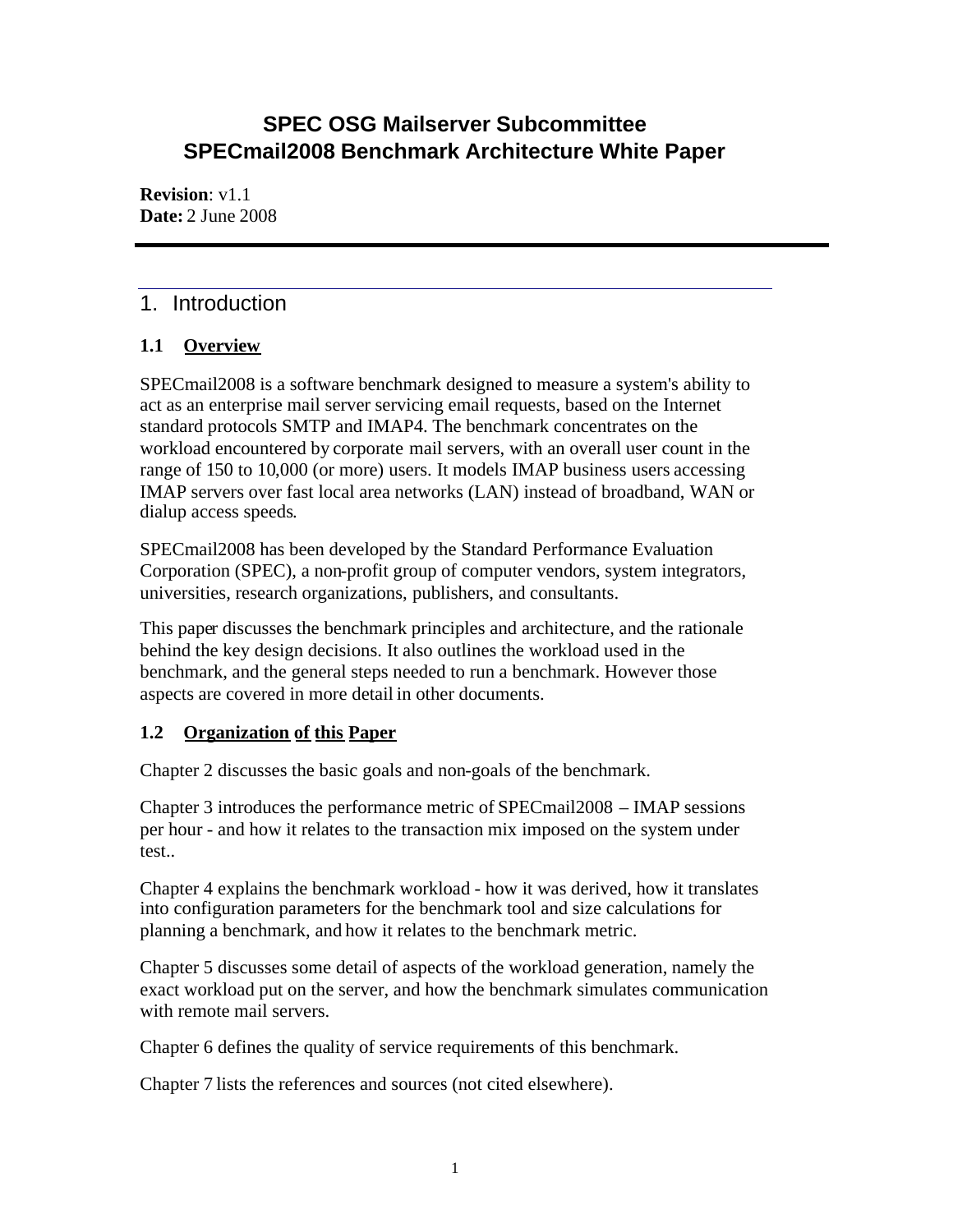## **1.3 Related Documents**

- SPECmail2008 Run and Reporting Rules
- Workload Analysis for Enterprise Mail Servers
- SPECmail2008 User Guide
- SPECmail2008 Sample Result Disclosure
- SPECmail2008 FAQ

All documents can be obtained from the mail server working group's home page http://pro.spec.org/private/osg/mail\_server.

## **1.4 Run and Reporting Rules**

The Run and Reporting Rules for the SPECmail2008 benchmark are spelled out in a separate document. They ensure execution of the benchmark in a controlled environment. The goal is repeatability by third parties with reasonable resources and knowledge. The rules maximize the comparability of results, leveling the playing field as much as possible. They also define which information needs to be included in published results, and which supporting information needs to be submitted to the SPEC community for potential review.

Under the terms of the SPEC license, SPECmail2008 results may not be publicly reported unless they are run in compliance with the Run and Reporting Rules. Results published at the SPEC web site have been reviewed and approved by the SPEC Mail Server committee. For more information on publishing results at the SPEC web site, please send e-mail to: info@spec.org. The Run and Reporting Rules may be found on the SPEC web site; they are also part of the SPECmail2008 distribution kit.

## 2. Design of the SPECmail2008 Benchmark

SPECmail2008 benchmark tests the capacity of a system as an e-mail service that processesrequests according to the Internet standard mail protocols *SMTP* (RFC 821) and *IMAP4* (RFC 2040). The SMTP protocol is the standard for sending email from clients (users) to servers and between e-mail servers. The IMAP4 protocol allows users to access and retrieve messages from their message store. The mail server can consist of one host or a group of hosts that act as a single, logical entity – usually represented by a single e-mail domain.

The SPECmail\_MSEnt2008 metric's user model describes a corporate employee that uses one of the popular IMAP4 clients to access either a mail server located within a local area network (LAN), or an outsourced e-mail service across a highspeed network connection (MAN). The details of an enterprise-type user's behavior will be discussed in a later section in this paper that covers the SMTP and IMAP work load profiles.

In this benchmark, both the Mail Server User behavior and the IMAP4 e-mail client software vary greatly. Therefore, it is very important to identify and distinguish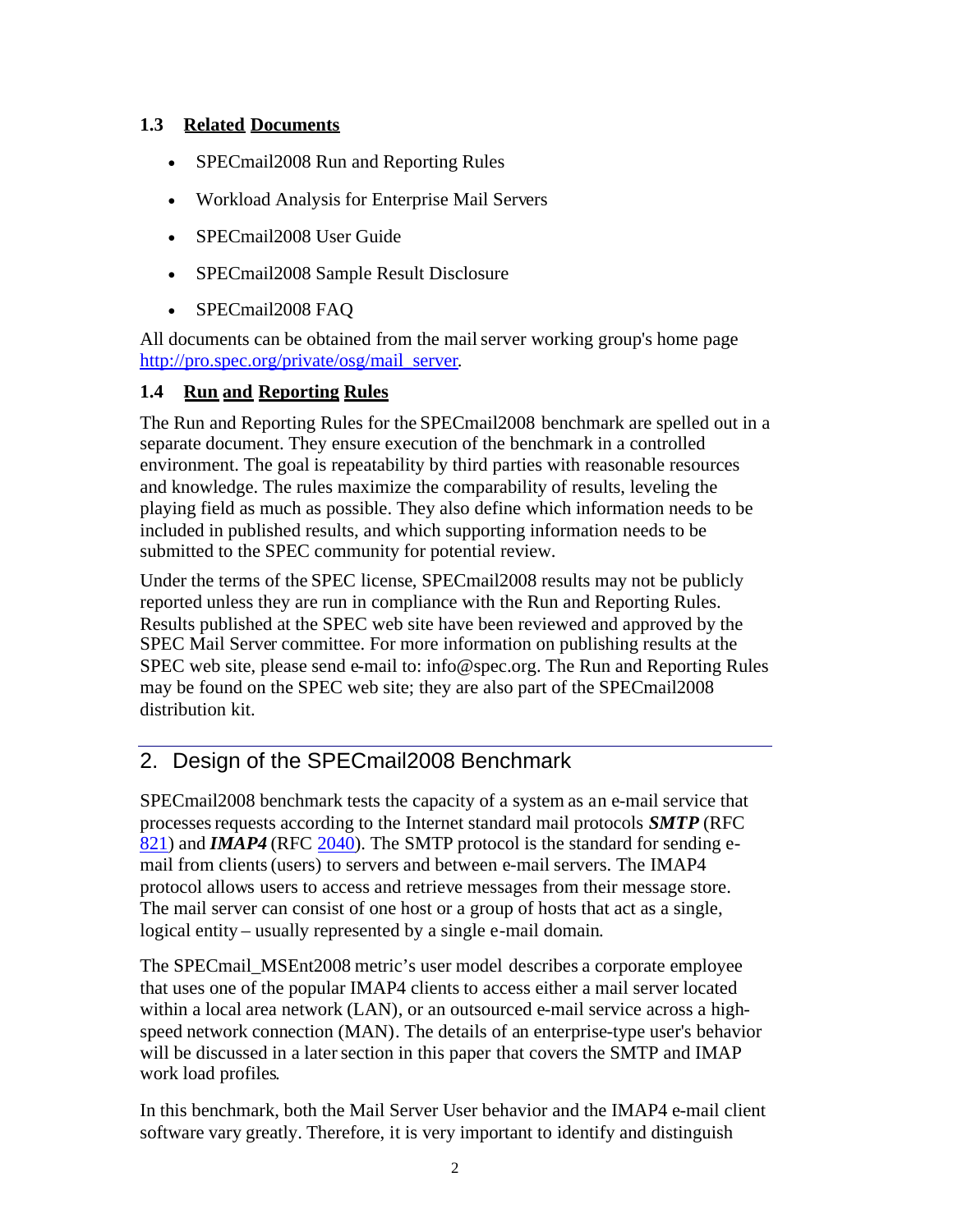actual IMAP4 client's human initiated actions from automated actions performed on behalf of each user. The specific combination of these behavior types determines how many users a mail server can handle.

SPECmail2008 simulates the work loads of four types of IMAP4 e-mail clients, defined in a fixed proportion across the user population. The benchmark observes the mail server behavior under that load. It enforces the adherence to a required level of quality of service. The goal is to simulate realistic mail server operation, and maximize the usefulness of the benchmark results as guidelines for actual sizing decisions.

## **2.1 Requirements and Goals**

The key goal of SPECmail2008 is to show mail server performance in a realistic context. This means

| Appropriate Mail Store                                     | A mail server which handles the transaction load of a corporate user base<br>needs to hold the mail data for the same amount of users. This includes a<br>mailbox per user, as well as a defined number of folders and messages for<br>each user.                                                 |
|------------------------------------------------------------|---------------------------------------------------------------------------------------------------------------------------------------------------------------------------------------------------------------------------------------------------------------------------------------------------|
| <b>Mail Store Folder Structures</b>                        | The benchmark includes the construction and pre-population of multiple<br>folders (IMAP mailboxes) and subfolders as part of the compliance<br>requirements. Since IMAP is a server-centric storage service, access and<br>manipulation of folders plays a critical part of the overall workload. |
| <b>Message MIME Structures</b>                             | The benchmark includes the construction and manipulation of e-mail<br>messages with both simple and more complex MIME (messages with<br>attachments) structures. Unlike POP3 servers, IMAP clients understand and<br>can manipulate multi-part MIME messages.                                     |
| <b>Arrival Rate</b>                                        | Message activity requests are being issued against the server according to<br>behavior patterns and arrival rate modeled after real world observations.                                                                                                                                           |
| Access over Local Area and/or<br><b>Broadband Networks</b> | All users will access the IMAP and SMTP servers via internal corporate or<br>broadband network speeds.                                                                                                                                                                                            |
| Workload According to Real<br><b>World Data</b>            | The simulated workload (such as messages sent and received per day, the<br>message size distribution, the folder structure distribution, the mailbox<br>access frequency, message manipulation) is based on measurements derived<br>from multiple data sources.                                   |
| Peak Hour Simulation                                       | Mail traffic is distributed unevenly over the day. Sizing must focus on<br>coping with the peak load. Therefore, the benchmark mail server load<br>simulates the peak hour of the day.                                                                                                            |
| <b>Realistic Operation</b>                                 | The mail server is required to operate realistically, e.g. perform at least a<br>defined level of logging which many ISPs would use in practice. As is the<br>rule in all SPEC benchmarks, no benchmark-specific optimizations are<br>allowed.                                                    |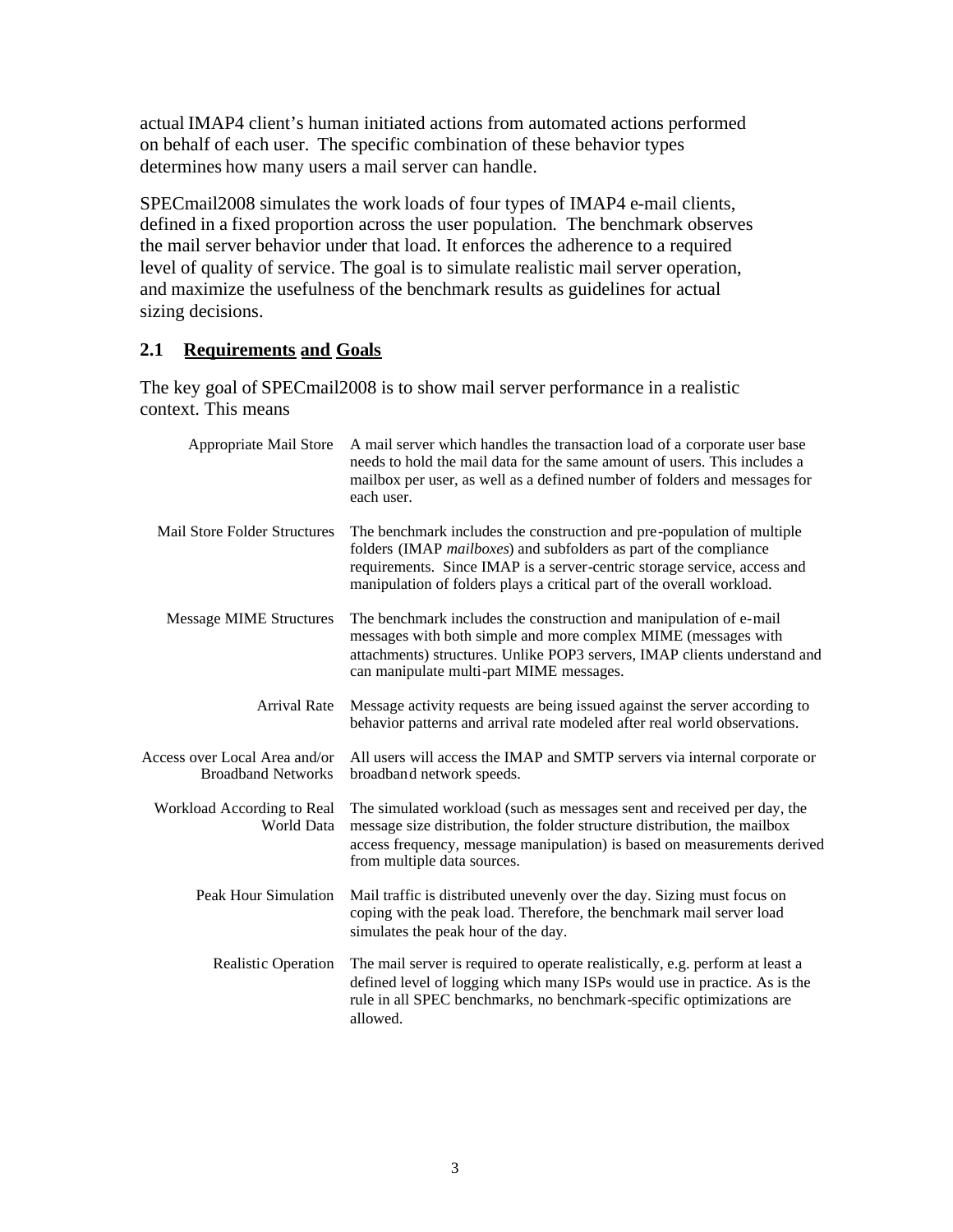## **2.2 Excluded Goals**

Explicitly excluded goals and limitations in the scope of SPECmail2008 are:

| <b>Restricted client IP Range</b>            | The benchmark does not require that there be 100's of small, remotely<br>connected email clients. Instead, it allows simulation of the email clients on<br>a small number of server-sized, locally connected client systems, in order to<br>make the benchmark execution practical.                                                                                                                                                                                         |
|----------------------------------------------|-----------------------------------------------------------------------------------------------------------------------------------------------------------------------------------------------------------------------------------------------------------------------------------------------------------------------------------------------------------------------------------------------------------------------------------------------------------------------------|
| Administrative Overhead                      | The benchmark does not include administrational activities like on-line<br>backup and account provisioning. These are hard to standardize, and - more<br>importantly - they do not necessarily happen during the peak hour of daily<br>operation.                                                                                                                                                                                                                           |
| Provisioning Overhead                        | Besides provisioning, the benchmark does not include modification to<br>account data or deletion of accounts. These activities, although<br>commonplace in the day-to-day operation of a mail server, are seen as<br>testing the directory service rather than the mail server itself. SPECmail2008<br>emphasizes mail server benchmarking, and includes a directory server in the<br>system-under-test only to the minimum extent necessary to handle normal<br>mail flow. |
| Pure Relay SMTP Traffic                      | The benchmark does not cover relay operation (forwarding of incoming<br>SMTP traffic to other, remote MTAs). It does include simulation of<br>messages from local users to remote MTAs, as well as incoming mail from<br>remote MTAs. Relay operation is generally not allowed on enterprise e-mail<br>systems.                                                                                                                                                             |
| <b>High Availability Overhead</b>            | There is no requirement for high availability or disaster recovery measures;<br>this was beyond the scope of the benchmark.                                                                                                                                                                                                                                                                                                                                                 |
| Extra Content<br>Filter/Processing, Security | The mail server is not required to perform any extended features, like virus<br>scanning, spam filtering and other security measures. This was beyond the<br>scope of the benchmark.                                                                                                                                                                                                                                                                                        |
| <b>SMTP</b> Streamlining                     | SMTP sessions can normally send one or several messages per session. The<br>benchmark restricts itself to one message. The collected SMTP log data<br>shows that this behavior dominates internally and externally generated e-<br>mail traffic.                                                                                                                                                                                                                            |

## 3. Benchmark Metric: **SPECmail\_MSEnt2008**

#### **SPECmail2008 Enterprise IMAP4 Sessions Per Hour**

The basis of the benchmark's performance metric is *capacity at acceptable quality of service (QoS)*. The benchmark determines *Acceptable QoS* by measuring the interactive response time of the mail server to each protocol step (see Chapter 6). The boundary where a one or more critical states exceeds the *Acceptable QoS* determines how many users the SUT supports.

The IMAP protocol allows many combinations of session behavior and duration – very unlike a typical POP3 session used in SPECmail2001. Next, IMAP clients use more than one connection into an IMAP server to perform different tasks. Lastly, each IMAP user generate many IMAP sessions – both in parallel and serially over the peak hour period. The number of extra sessions varies by IMAP client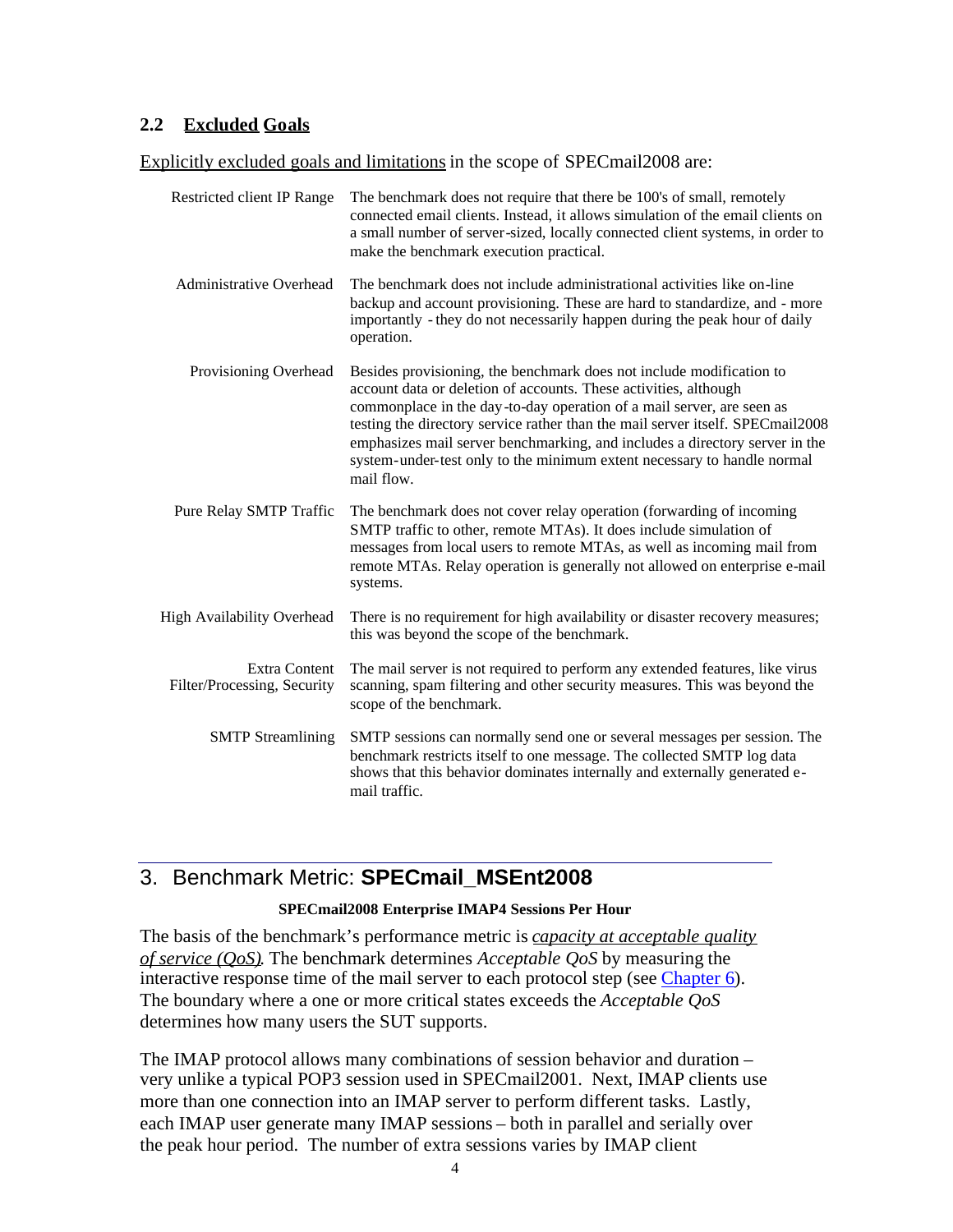software. Therefore the number of concurrent IMAP4 sessions is often some multiple of the actual active IMAP users. The actual count is determined by both active users and the specific distribution of IMAP client types.

The SPECmail2008 benchmark uses a specific distribution of the four (4) possible IMAP4 client types that a mail server must support during the peak hour. This transaction mix is defined later on in this document. In general, the following conditions exist:

|                        | User Mail Store Each user has at least three (3) folders – Inbox, Trash, Sent_Mail<br>Each user has existing messages stored in these folders                                                                |
|------------------------|--------------------------------------------------------------------------------------------------------------------------------------------------------------------------------------------------------------|
| SMTP Traffic           | Each user send 5 messages during Peak Hour to 3.0.6 average recipients<br>Each user receives 5.06 messages during Peak Hour                                                                                  |
| <b>IMAP</b> Session    | Each user establishes at least one long lived session before the peak hour<br>Some short lived sessions are initiated by human actions<br>Some short lived sessions are initiated by automated tasks         |
| <b>Folder Activity</b> | Each user polls one or more folders in each session at least once<br>Some users will created new and/or delete old folders<br>Some users will move messages between folders                                  |
| Message Activity       | Each user will retrieve all new messages during the Peak Hour<br>Some users will also retrieve older messages<br>Each user might delete some messages, both old and new<br>A few users might search a folder |

This metric cannot be compared to any other similarly named benchmark metric which does not follow exactly that workload definition and the same execution rules. Every aspect of each may affect the benchmark outcome.

## 4. IMAP4 Benchmark Decisions

#### **4.1 Command Set**

The various versions of IMAP4 RFCs as well as any number of optional extended commands made an analysis of the IMAP4 variants problematic. Because of the variety of client and server combinations, the subcommittee used the following guidelines to determine the IMAP commands used.

| <b>Restrict Command Set to</b><br><b>RFC 2040</b> | The decision was to stay with a very strict interpretation of<br>RFC 2040 and ignore later command set extensions. All e-<br>mail servers and clients supported the base command set<br>defined by RFC 2040. However, support for extended IMAP<br>commands varied by both mail server and mail clients. |
|---------------------------------------------------|----------------------------------------------------------------------------------------------------------------------------------------------------------------------------------------------------------------------------------------------------------------------------------------------------------|
| <b>Reduce Parameters to Most</b><br>Common Forms  | Identify the most common forms of various IMAP<br>commands. Identify the most frequent parameter<br>combinations, ignoring sequence, to these commands. Map<br>certain parameters to an equivalent form.                                                                                                 |
| Ignored Commands                                  | Ignore certain extended IMAP4 commands that affect/query<br>meta-data information, and is not directly related to messages<br>or folders. These include CAPABILITY, GETACL,                                                                                                                              |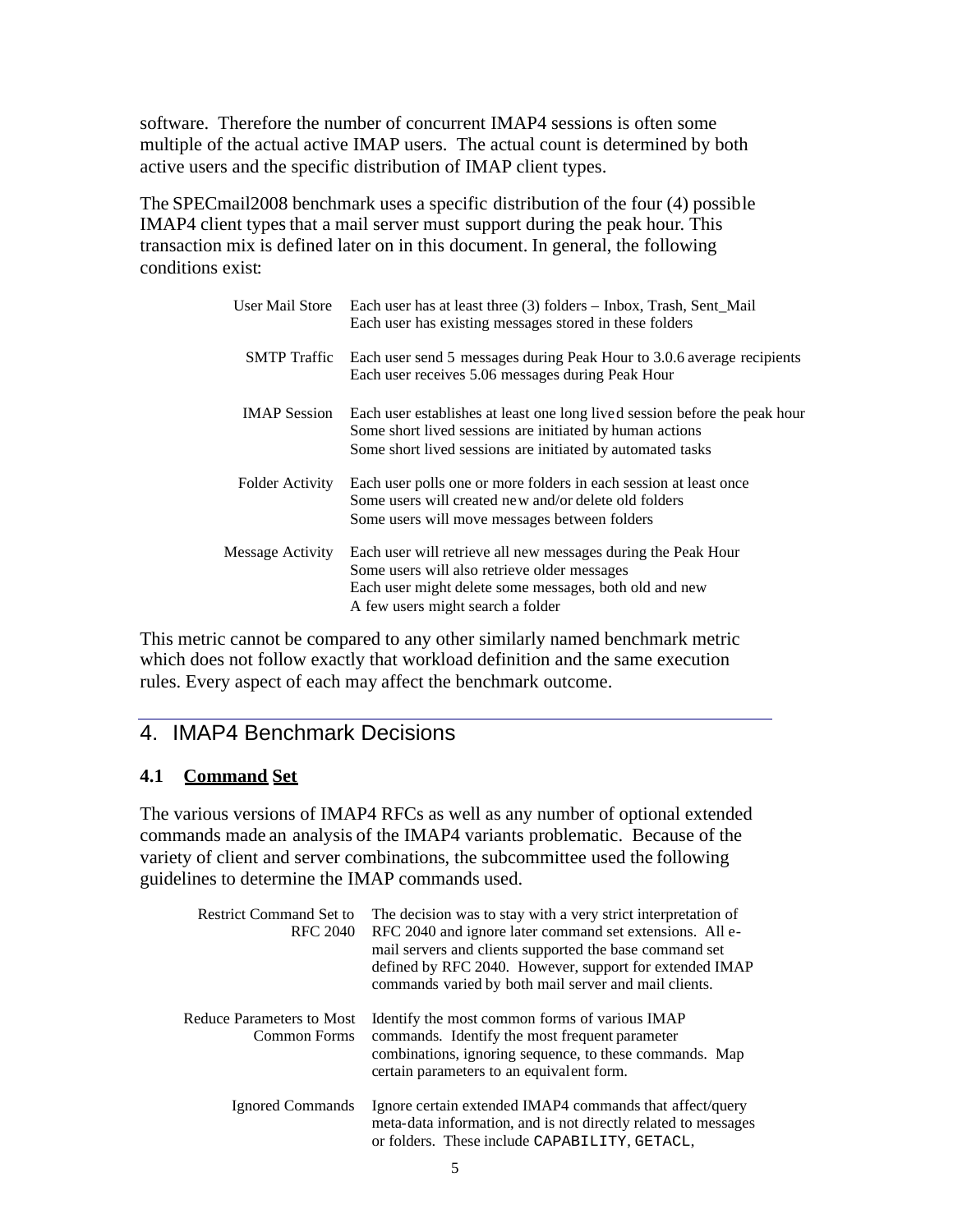#### MYRIGHT, and NAMESPACE.

| Map Extended Commands Certain extended IMAP4 commands duplicate functionality |
|-------------------------------------------------------------------------------|
| to Base RFC Version found in the original RFC 2040 command set. These         |
| commands were mapped accordingly: AUTHENTICATE to                             |
| LOGIN and IDLE/DONE combination to NOOP.                                      |

#### **4.2 Mail Store Structures**

The various versions of IMAP4 RFCs as well as any number of optional extended commands made this analysis mandatory. The decision was to stay with a very strict interpretation of RFC 2040 and treat some of the extended commands in the following manner.

| Message Set References                                        | Some commands used message identifiers that were a<br>combination of a range $(A:C)$ and a discrete set $(A,C,F)$ .<br>These will be mapped to just a message identifier range<br>$(A:C)$ .                                                                                                                                                                                                                                                            |
|---------------------------------------------------------------|--------------------------------------------------------------------------------------------------------------------------------------------------------------------------------------------------------------------------------------------------------------------------------------------------------------------------------------------------------------------------------------------------------------------------------------------------------|
| Specified Headers vs.<br>Number of Headers                    | The message retrieval requests for specific headers incur the<br>same cost regardless of which headers are retrieved.<br>Therefore, certain headers that are not listed in RFC821 will<br>be generalized into a small subset.                                                                                                                                                                                                                          |
| <b>Restrict Folder Depth</b><br>References to Five (5) Levels | The extremely low probability rates beyond Level 5 were<br>collapsed into a single row at Level 5.                                                                                                                                                                                                                                                                                                                                                     |
| <b>Reserved Folder Names</b>                                  | All IMAP4 client types referenced three folder names:<br>Inbox, Inbox.Trash, Inbox.Sent. These will be created for all<br>users as part of the mail store initialization step.                                                                                                                                                                                                                                                                         |
| Message MIME Structure<br>and Part Sizes Predominate          | Unlike POP3 where messages are retrieved in whole, a<br>significant number of IMAP4 commands retrieved specific<br>MIME attachments. This means that message structures<br>must exist. Once this condition exists, it is almost<br>impossible to comply with the message size distributions<br>defined by the SMTP logs. The choice was made to let<br>message structure and attachment sizes be the primary<br>factors, overriding raw message sizes. |
| Restrict MIME Depths to<br>Five (5) Levels                    | As with the folder nesting levels, depths below five (5) were<br>extremely low probability. These were mapped to Level 5.                                                                                                                                                                                                                                                                                                                              |

#### **4.3 Compliant Run**

The SPECmail2008 benchmark compliant conditions are as follows:

**User Count** Set to at least **200** users in order to meet the folder structure distribution.

#### **Quality of Service** remains at **5** seconds for "simple" commands

## 5. Workload

The SPECmail2008 workload has two parts: the pre-population of the mail store with folders, subfolders and messages, as well as the transaction workload during runtime. Both depend on the targeted benchmark rating.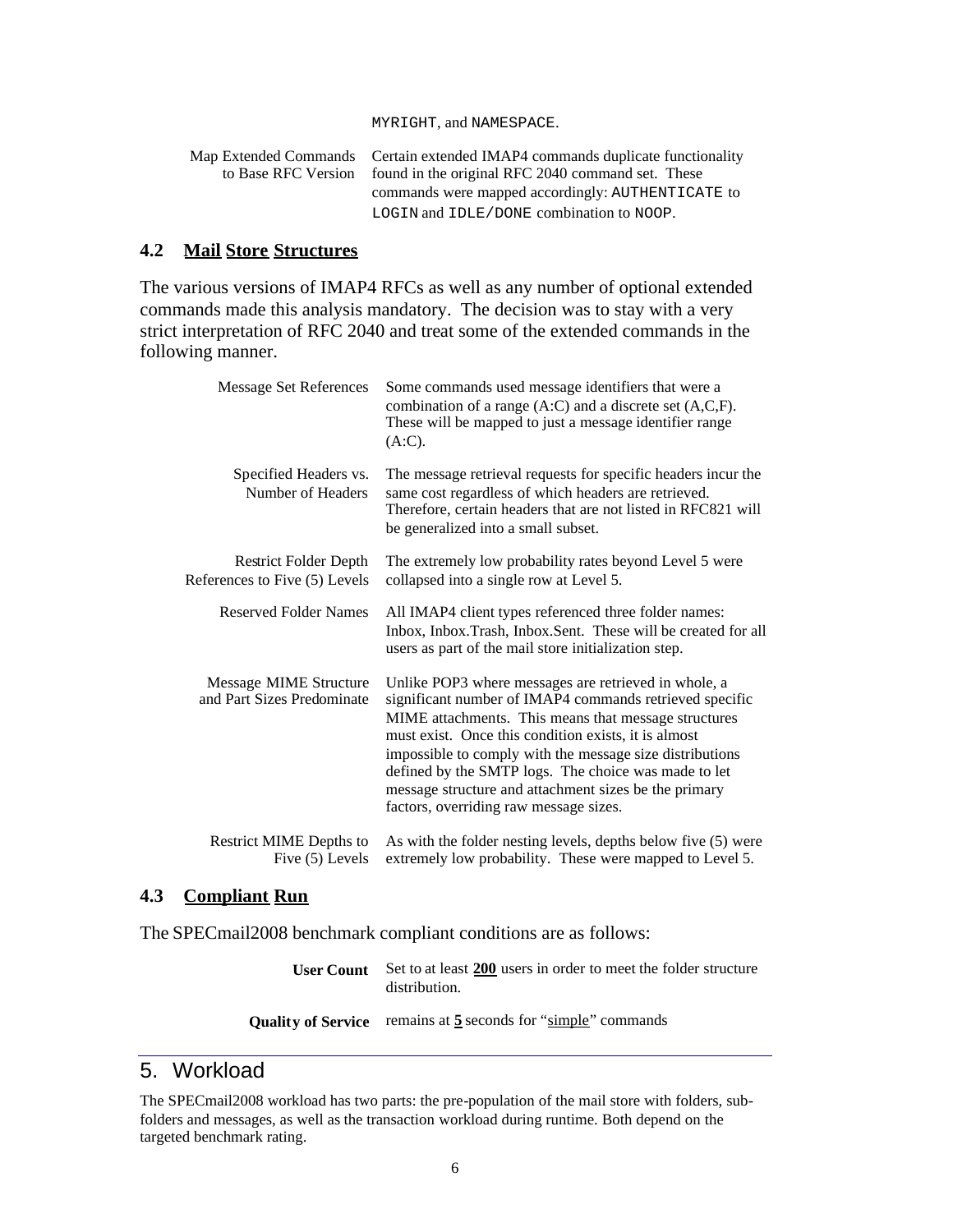It may be helpful at this point to list the basic steps of running a SPECmail2008 benchmark.

| <b>Benchmark Step</b>           | <b>What Happens</b>                                                                                                                                                                                         |
|---------------------------------|-------------------------------------------------------------------------------------------------------------------------------------------------------------------------------------------------------------|
| Initialize Mail Store           | Pre-populate the mail store according to the defined folder<br>and message MIME distributions. An alternative is to<br>restore a backup copy of a previously initialized mail server.                       |
| <b>Restart SUT</b>              | Start from a cold system (processes, file systems, databases),<br>so that all operating system caches are clean.                                                                                            |
| Verify Mail Store<br>Compliance | Verify mail store has the desired folder, message quantity<br>and message MIME structure distributions across all<br>mailboxes.                                                                             |
| <b>Gather Mailbox Context</b>   | Benchmark gathers detailed information about actual mail<br>store folder names and valid messages to be used later to<br>generate valid IMAP commands.                                                      |
| Ramp-up Period                  | Benchmark runs for a configurable time at peak hour load<br>levels, but no measurements are recorded. During this time,<br>the benchmark establishes the pre-existing Command<br>Sequence 1 and 2 sessions. |
| Peak Hour Load Test at<br>100%t | Internal results counters are cleared (except existing IMAP<br>sessions) and the benchmark manager starts recording results<br>returned by the load generators for the work load period.                    |
| Ramp-down Period                | Benchmark finishes all existing IMAP sessions but does not<br>initiate new sessions. Primary sessions (long lived) sessions<br>log out of the mail server.                                                  |
| <b>Record Results</b>           | Tabulate all collected results and record certain statistics to<br>the official results file.                                                                                                               |
| <b>Report Generation</b>        | Use distributed reporter to generate human readable form of<br>the benchmark test results.                                                                                                                  |

The actual process is a bit more complex - refer to the Run and Reporting Rules for details.

## **5.1 Basis of Workload Definition**

The workload profile has been determined based on actual SMTP and IMAP4 server log files gathered from multiple corporate sources. The IMAP4 data covers e-email traffic from two (2) universities, two (2) corporate e-mail servers and one (1) outsourced e-mail service.

The SMTP workload is extracted MTA log files and processed for arrival rates, recipient counts, message sizes and routing (local vs. remote). The recipient distribution includes exploded mailing lists as well as individually addressed recipients. (Sources: Mirapoint, Openwave)

The mailbox structures and contents were derived from the list of actual folders found during a mail server mail store survey. Every user's mail store folders were listed along with a count of the messages and subfolders inside. (Sources: Mirapoint, Openwave, Sun Microsystems)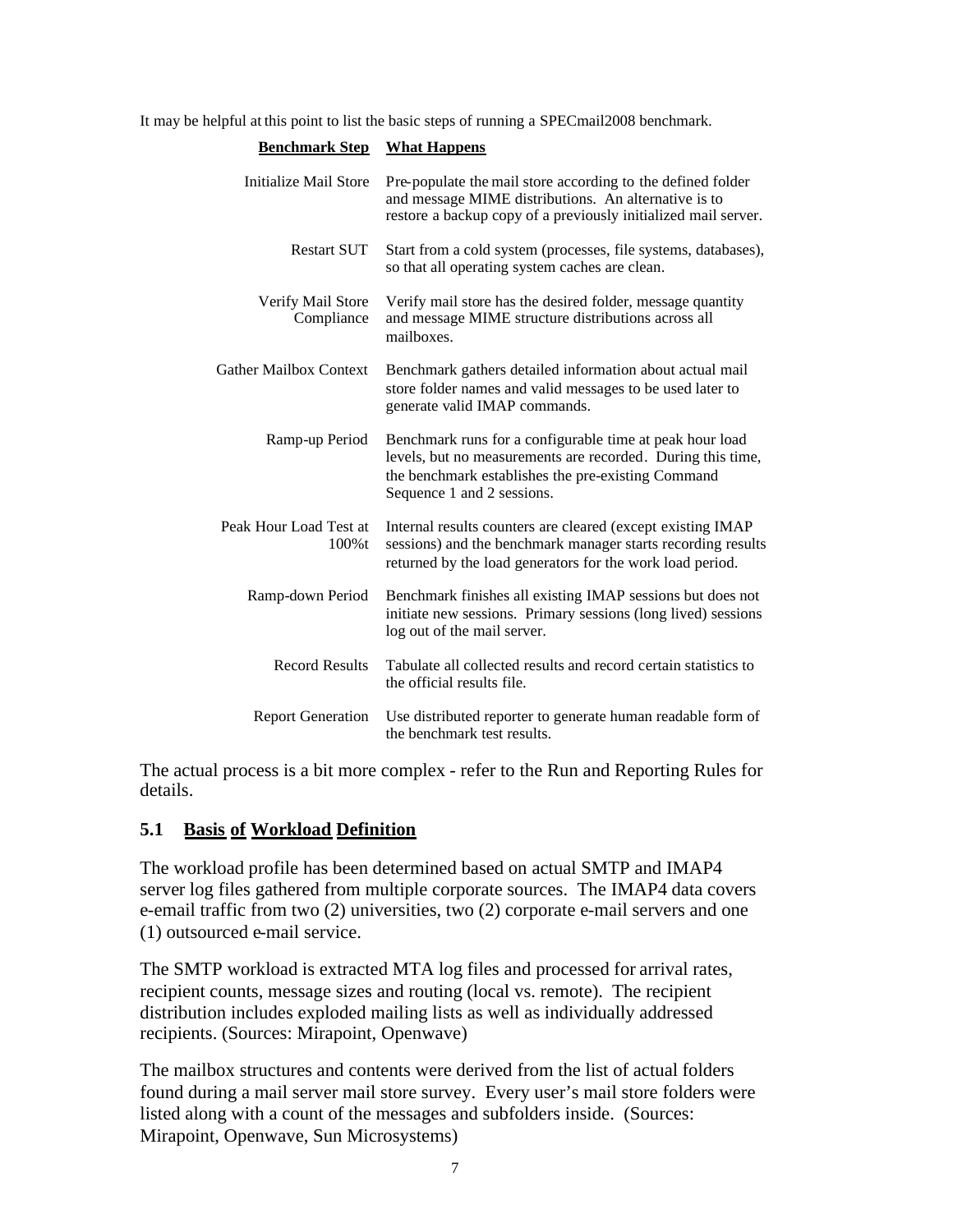The message MIME structures and content types were derived from a complete snapshot of an E-mail server's message structures. (Source: Sun Microsystems)

#### **5.2 Non-Transaction Related Definitions**

The typical Enterprise E-Mail server with IMAP users holds user messages stored in one or more folders. Unlike the POP3 e-mail clients, IMAP e-mail clients work with both new and existing messages. This means the folder structures and messages must already exist before the work load can start.

| <b>Mail Store Structures</b>   | The SPEC mail 2008 benchmark defines a mail store structure<br>model that replicates a complex mail store structure, derived<br>from data collected from Sun and Openwave. Some folders<br>that will have up to two thousand (2000) messages inside.<br>The pre-population of the mail server ensures that a system<br>can handle the transaction and storage load for 200<br>Enterprise users. The pre-population consists of a folder<br>distribution and a message distribution across all mailboxes.<br>The runtime load defines the number and kind of<br>transactions that will be issued to the server during the<br>benchmark run. |
|--------------------------------|--------------------------------------------------------------------------------------------------------------------------------------------------------------------------------------------------------------------------------------------------------------------------------------------------------------------------------------------------------------------------------------------------------------------------------------------------------------------------------------------------------------------------------------------------------------------------------------------------------------------------------------------|
| Mail Server Storage Growth     | The SPEC mail 2008 benchmark is designed to generate a<br>steady mail server state: over time. However unlike the<br>SPECmail2001 benchmark, it is not storage neutral. Based<br>on the collected IMAP session samples, fewer messages<br>were deleted than created during the workload period.                                                                                                                                                                                                                                                                                                                                            |
|                                | Note: message insertion and deletion happens in folders that<br>are randomly and independently selected. Therefore,<br>mailbox structures and content change during the load test<br>period.                                                                                                                                                                                                                                                                                                                                                                                                                                               |
| <b>Message MIME Structures</b> | The IMAP protocol understands the concept of MIME<br>structures and many data samples show references to<br>message substructures. This means these structures must<br>exist to during the peak hour work load.                                                                                                                                                                                                                                                                                                                                                                                                                            |

#### *5.2.1 Folder Structures*

A mail server that supports IMAP is likely to support a hierarchy of several mailboxes (also known folders) in addition to the default INBOX mailbox for each user. Below are several distributions to construct the structure of mailboxes contained within a mailstore supported by IMAP. The data used is extracted from the three enterprise data samples (Mirapoint, Openwave, Sun).

#### **Configuration Key Definition and Value**

| LEVELXFOLDERS[] | Defines the probability that a mail store has one or more<br>folders, at various depth. |
|-----------------|-----------------------------------------------------------------------------------------|
|                 | # folder with sub-folder distributions<br>from the Mirapoint sample.                    |
|                 | LEVELXFOLDERS[0] = $"1,34.8$ ; 2,21.7%;                                                 |
|                 | $3, 11.6$ $8; 4, 7$ $8; 5, 2$ $8; 6, 2.4$ $8; 7, 1.5$ $8; 7, 6$                         |
|                 | $8, .7$ ; $9, .7$ ; $10, .7$ ; $20, 8.1$ ; $30, 3.7$ ;                                  |
|                 | $40.1.8$ ; 50.2%; 103.1.3%"                                                             |
|                 | LEVELXFOLDERS $[1] = "1, 31.4$ ; 2,12.4%;                                               |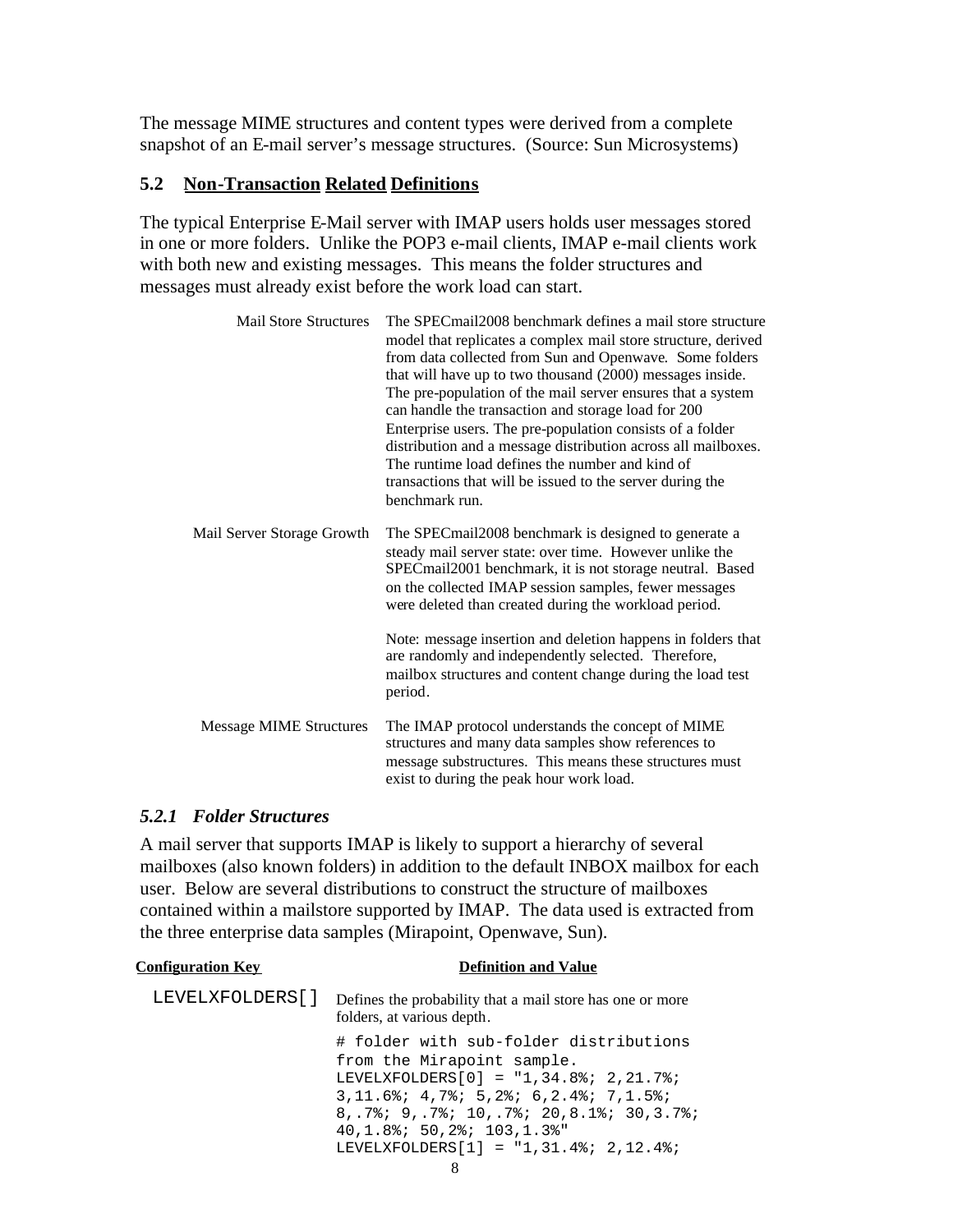```
3,7.4%; 4,5.6%; 5,4%; 6,2.4%; 7,5%;
                 9,5.8%; 10,2.6%; 15,7.4%; 20,3.2%;
                 30,7.2%; 70,3.4%; 200,1.8%; 246,.4%"
                 LEVELXFOLDERS[2] = "1,43%; 2,14.9%;
                 3,9.1%; 4,6.8%; 5,3.5%; 6,4.1%; 7,2%;
                 8,2%; 9,3.3%; 10,1%; 11,1.5%; 12,1.3%;
                 13,.8%; 14,.3%; 15,.5%; 17,.3%; 19,1.3%;
                 25,.3%; 26,.8%; 28,1.3%; 29,.3%; 30,.5%;
                 38,.3%; 39,.2%; 41,.2%; 47,.2%; 61,.2%"
                 LEVELXFOLDERS[3] = "1,39.6%; 2,12.6%;
                 3,8.1%; 4,10.8%; 5,2.7%; 6,7.2%; 7,2.7%;
                 8,.9%; 9,1.8%; 11,1.8%; 12,1%; 13,.9%;
                 15,.9%; 16,.9%; 19,1.8%; 20,.9%;
                 22,1.8%; 25,.9%; 26,1.8%; 42,.9%"
                 LEVELXFOLDERS[4] = "1,36.8%; 2,7.9%;
                  3,39.5%; 4,5.3%; 6,2.6%; 7,2.6%; 8,5.3%"
                 LEVELXFOLDERS[5] = "1,100.0%"
                 LEVELXFOLDERS[6] = "1,100.0%"
                 LEVELXFOLDERS[7] = "1,100.0%"
LEVELXWITHSUB
Defines the probability distribution that a folder at each
    _PART_LEVEL
depth (indicated by the array index) has zero or more
                 subfolders:
                 LEVELXWITHSUB[0] = "0,59%; 1,21.9%;
                 2,7.5%; 3,3.3%; 4,2%; 5,.4%; 6,1.3%;
                 7,2%; 8,.4%; 9,.7%; 10,.7%; 11,.4%;
                 21,.25; 26,.15%"
                 LEVELXWITHSUB[1] = "0,64; 1,20.6%;
                  2,9%; 3,1.4%; 4,1.2%; 5,.8%; 6,1%;
                 7,.6%; 8,.2%; 9,.2%; 10,.4%; 15,.4%;
                 19,.2%"
                 LEVELXWITHSUB[2] = "0,80%; 1,15.7%;
                 2,2.3%; 3,.8%; 4,1%; 6,.2%"
                 LEVELXWITHSUB[3] = "0,78.4%; 1,14.4%;
                 2,3.6%; 3,1.8%; 4,1.8%"
                 LEVELXWITHSUB[4] = "0,97.4%; 1,2.6%"
                 LEVELXWITHSUB[5] = "1,100.0%"
                 LEVELXWITHSUB[6] = "1,100.0%"LEVELXWITHSUB[7] = "0,100.0%"
```
The folder probability distributions exists for eight levels, but only the first five (5) levels, are used for the message store compliance verification test. The lower levels were excluded from the benchmark because of the extremely small probability that such a level would exist.

#### *5.2.2 Message Construction*

The SPECmail2008 benchmark generates test messages on the fly instead of using a set of fixed messages. Construction of each message follows these steps:

| <b>Message Construction Step</b> | Explanation                                                                                                           |
|----------------------------------|-----------------------------------------------------------------------------------------------------------------------|
| Determine Number of MIME         | Using the MIME_TOP_PART_COUNT distribution, compute<br>Parts at Top Level how many overall parts make up the message. |
|                                  | Determine Each Part's Using the MIME_PART_LEVEL distribution, compute the                                             |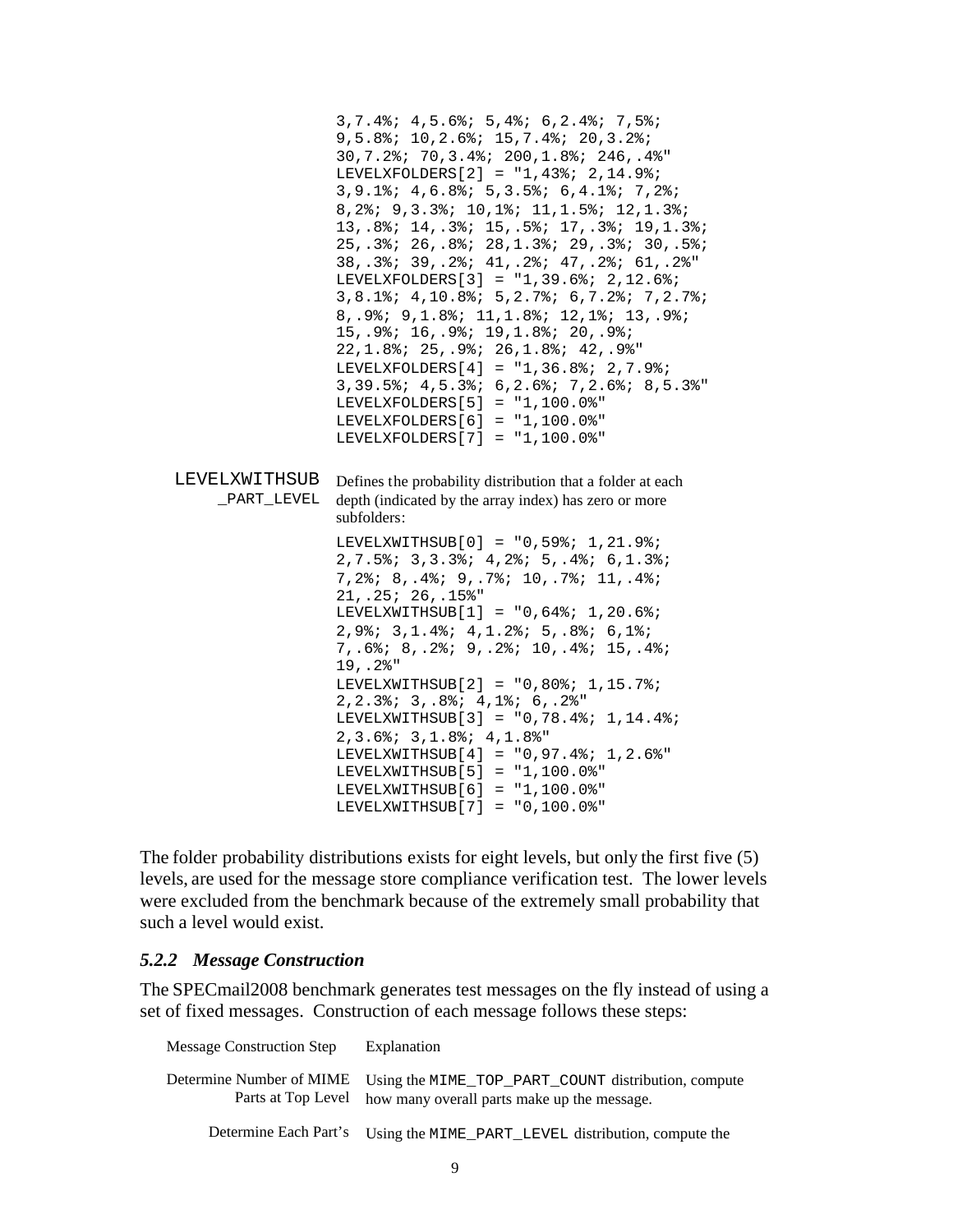| Substructure               | number of parts each Top level MIME part contains. No<br>effort is made to distinguish between primary and alternate<br>parts since this work load appears as nearly identical<br>commands to the mail server. |
|----------------------------|----------------------------------------------------------------------------------------------------------------------------------------------------------------------------------------------------------------|
| Determine Each Part's Size | Using the MIME_PART_SIZE distribution, compute the<br>size of each individual MIME part. This is the primary<br>message size factor.                                                                           |

As described earlier, SPECmail2008 chose to follow message structural and attachment size distributions rather than the total message size distribution used by the earlier SPECmail2001 benchmark. In SPECmail2001, both the e-mail server and POP3 client tend to ignore the actual message MIME structure; recognizing just headers and body components.

IMAP4 e-mail clients understand the concepts of attachments and expect the e-mail server to understand the various message parts. This meant that the e-mail server must evaluate the actual structure of each message. Therefore, message structure and individual attachment sizes affect the actual message size, since the MIME structural description is embedded in the message but not visible to most users.

## 5.2.2.1 Message Size (Deprecated: MSG\_SIZE\_DISTRIBUTION)

The SPECmail2001 method created a single level message that met a fixed message size distribution. This was not possible with SPECmail2008 and the subcommittee decided to generate messages according to the various MIME distributions instead of the MSG\_SIZE\_DISTRIBUTION tables.

## *5.2.3 Multipurpose Internet Mail Extension (MIME) Profile*

MIME is an internet attachment scheme, defined as a formal standard by RFCs 1521, 1522, and 1523. The Sun data set provided detained information about mailbox and message structure. Thus it is the basis for the following probability distribution tables used in the benchmark.

## 5.2.3.1 MIME Message Construction

The initial processing of all message sizes distinguished between single part sizes and multipart sizes. The SPECmail2008 benchmark prioritizes individual MIME part size over the global message size distribution.

MIME Part Count Construction Rules

|                       | Single (1) Part $\bullet$ Use "Content-type: text/plain" in message headers                                    |
|-----------------------|----------------------------------------------------------------------------------------------------------------|
|                       | • Use subpart content size distribution                                                                        |
| <b>Multiple Parts</b> | • Use "Content Type: multipart/mixed; boundary="xxxxxxxxx-counter" in<br>message headers                       |
|                       | • Use distributions for message part width and depth to help establish the set<br>of multipart message bodies. |
|                       | • Categorize MIME messages to fall into one of these pre-defined multipart<br>buckets.                         |
|                       | • Use subpart content size distribution to define the sub-part sizes in the                                    |

fixed pool of pre-defined multipart messages.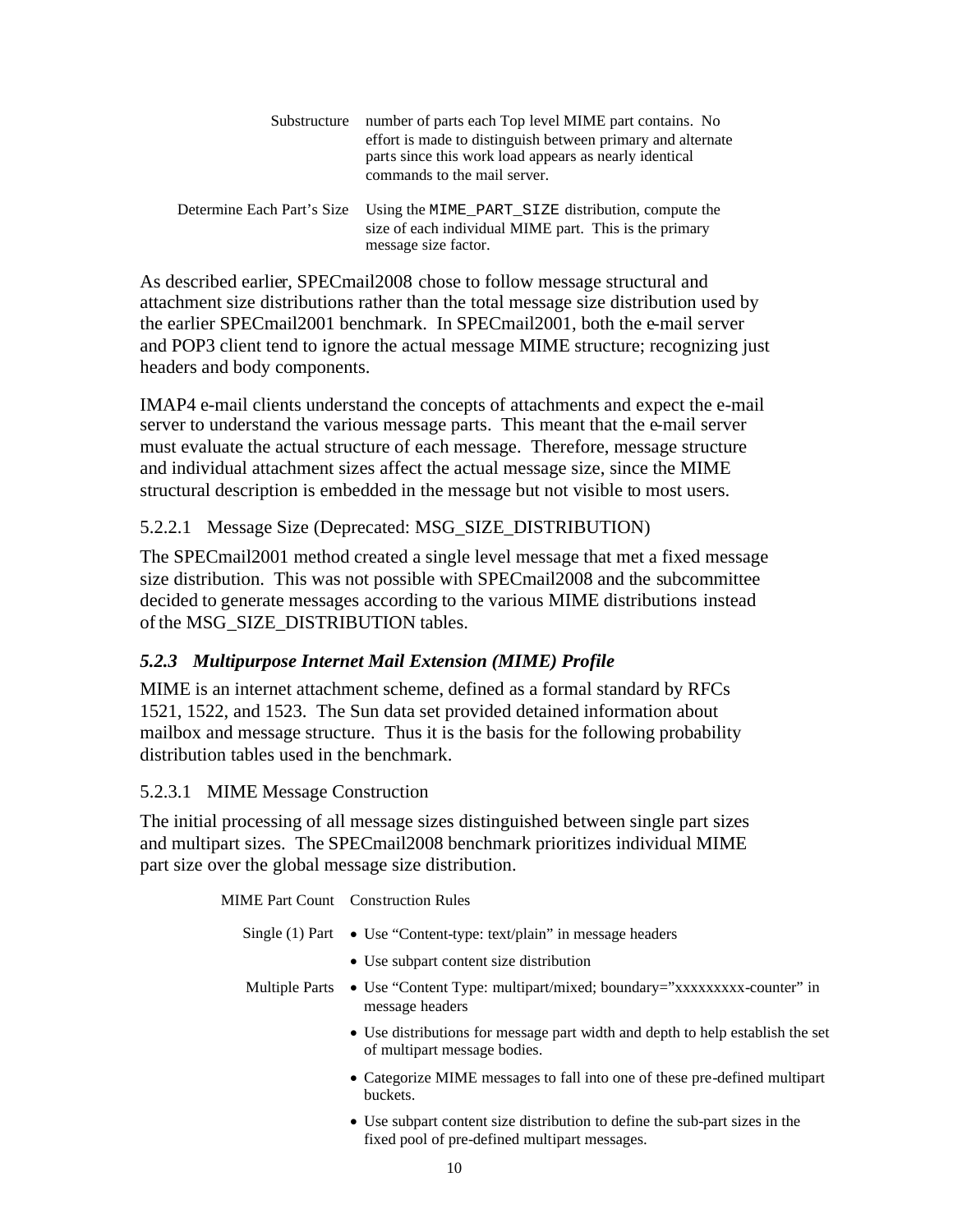The Top-Level Part Count distribution determines the probability that a message has N parts, where N is at least one (1). After computing the number of parts at any one level, the benchmark computes the probability that each message part contains further sub-levels, as defined by the MIME Part Depths distribution. Each message part size and MIME types using the (configuration key) MIME\_PART\_SIZE and internal MIME Content Type Distributions to build the actual message content.

This table shows the distribution of primary MIME Content Type (not including subtype) of all the parts in the entire sample. It is embedded inside the benchmark code and not configurable.

| Probability<br>Content type |         | Content type | Probability |
|-----------------------------|---------|--------------|-------------|
| TEXT                        | 92.193% | <b>IMAGE</b> | .888%       |
| <b>APPLICATION</b>          | 4.265%  | AUDIO        | 0.016%      |
| MESSAGE                     | 2.633%  | VIDEO        | 9.004%      |

|  |  |  |  |  |  | Table 1: MIME Content Type Distribution (Source: Sun) |  |  |
|--|--|--|--|--|--|-------------------------------------------------------|--|--|
|--|--|--|--|--|--|-------------------------------------------------------|--|--|

#### 5.2.3.2 Benchmark MIME Message Distributions

The benchmark uses the MIME Parts, MIME Part Sizes and MIME Depth distribution tables to construct each message stored in the mail store. These configuration keys are fixed and cannot be changed for a compliant run.

| <b>Configuration Key</b> | <b>Definition and Value</b>                                                                                                                                                                                                                                                                                         |
|--------------------------|---------------------------------------------------------------------------------------------------------------------------------------------------------------------------------------------------------------------------------------------------------------------------------------------------------------------|
| MIME TOP PART COUNT      | Defines the probability that a message will have one $(1)$<br>through five (5) MIME parts. Each is either a message text,<br>zero or more attachments, or alternative views of the same<br>message texts (example plain versus rich text versions of the<br>same message):                                          |
|                          | MIME_TOP_PART_COUNT = "1,75.77%;<br>$2, 21.91$ ; $3, 1.99$ ; $4, 0.24$ ; $5, 0.09$ ;                                                                                                                                                                                                                                |
| MIME PART LEVEL          | Defines the probability distribution of a message having up<br>to five (5) nesting levels in the overall MIME structure:                                                                                                                                                                                            |
|                          | MIME_PART_LEVEL = "1,91.24%; 2,7.73%;<br>$3,0.87$ %; $4,0.13$ %; $5,0.03$ %"                                                                                                                                                                                                                                        |
| MIME_PART_SIZE           | Defines the probability distribution of individual MIME part<br>sizes:                                                                                                                                                                                                                                              |
|                          | MIME_PART_SIZE = $"2,0.6$ ; 4,0.1%;<br>8, 0.4%; 16, 0.8%; 32, 1.8%; 64, 4.1%;<br>$128, 7.2$ $2: 256, 10.5$ $3: 512, 15.6$ $3: 128$<br>$1024, 13.6$ ; $2048, 13.9$ ; $4096, 13.4$ ;<br>8192, 8.5%; 16384, 4.3%; 32768, 2.3%;<br>65536,1.2%; 131072,0.7%; 262144,0.4%;<br>524288, 0.3%; 1048576, 0.2%; 2097152, 0.1%" |

#### **5.3 Transaction Workload**

The Transaction Workload defines the number and type of transactions issued against the system under test during the measurement phase of the benchmark. It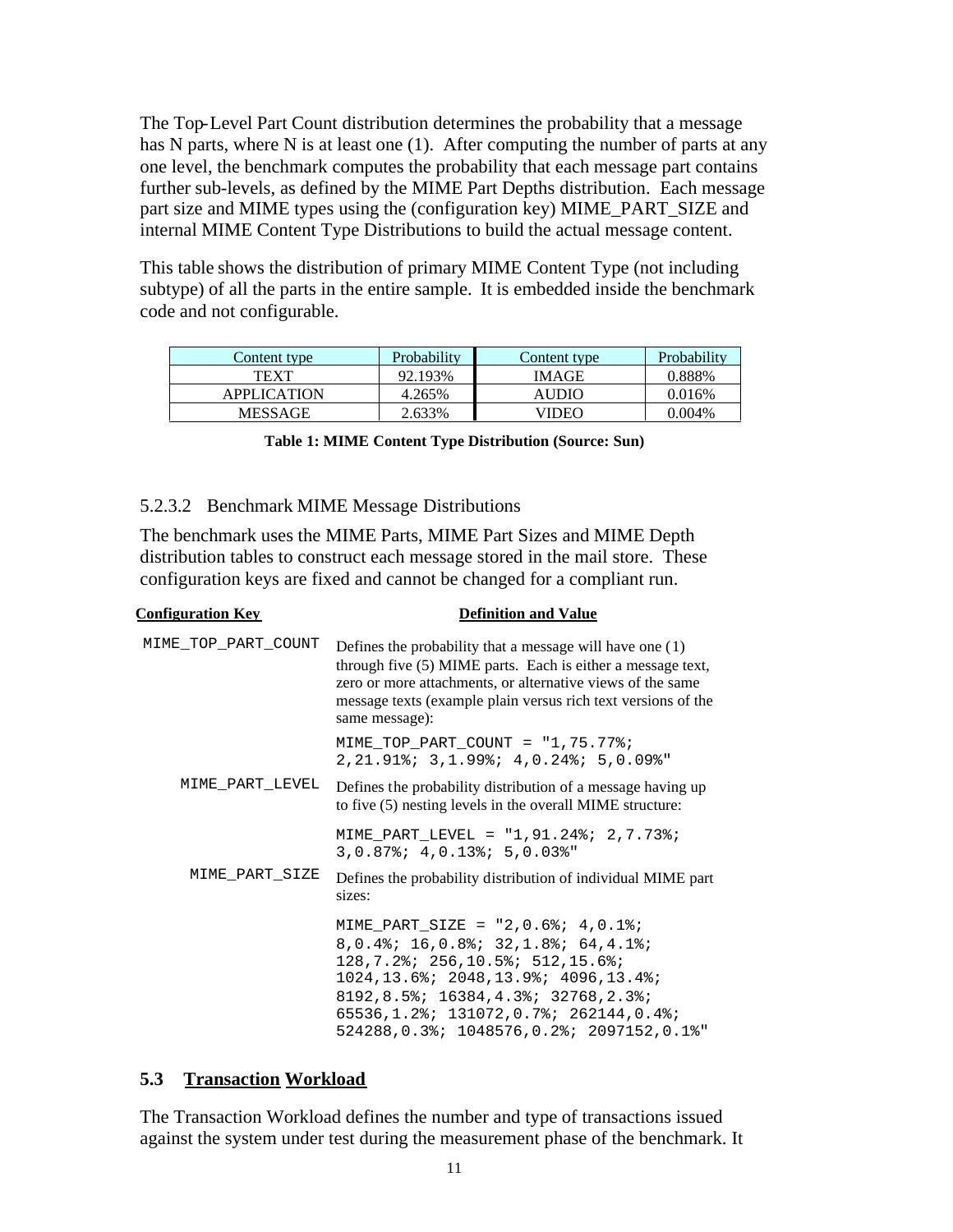scales linearly with the number of users and with the **SPECmail\_MSEnt2008** metric. Its parameters are:

| User Mail Store | The overall folder (mailbox) quantity and depths<br>distributions (see prior section)                                                                    |
|-----------------|----------------------------------------------------------------------------------------------------------------------------------------------------------|
| <b>SMTP</b>     | The number of new SMTP sessions established per second<br>and the percent of SMTP traffic between local and remote<br>domains                            |
|                 | IMAP Number of existing IMAP4 sessions present as well as the<br>number of new IMAP4 sessions established per second                                     |
| Message         | The distribution and quantity of existing messages entering<br>the peak hour, using the specified message MIME structure<br>and part size distributions. |

## *5.3.1 SPECmail2008 Enterprise Workload Profile*

The definition of the transaction workload starts with an assessment of the per-user, per-day load profile. The following tables show assumptions for that profile, as well as the semantics for the elements in that profile. Names in ALL\_UPPER\_CASE are actual configuration parameters of the benchmark tool, names using UpperAndLower case are inserted only for editorial purposes.

| <b>Configuration Key</b> | <b>Definition and Value</b>                                                                                                     |  |  |
|--------------------------|---------------------------------------------------------------------------------------------------------------------------------|--|--|
| USERNAME PREFIX          | First part of all test user names used as SMTP addresses and<br>IMAP4 login names.                                              |  |  |
|                          | Default: USERNAME PREFIX = spec                                                                                                 |  |  |
| USER END                 | Maximum value appended to USERNAME_PREFIX and must<br>be at least 200 larger than USER_START:<br>Default: USER_END = 200        |  |  |
| USER START               | Minimum value appended to USERNAME_PREFIX:                                                                                      |  |  |
|                          | Default: USER $END = 1$                                                                                                         |  |  |
| USERNAME_AS_PASSWORD     | Use the generated account name as the login password.                                                                           |  |  |
|                          | Default: USERNAME_AS_PASSWORD = 1 or 0                                                                                          |  |  |
| USER PASSWORD            | Use this value as the login password for all accounts.                                                                          |  |  |
|                          | Example: USER_PASSWORD = <string></string>                                                                                      |  |  |
| IMAP SERVER              | Hostname (not IP) of SUT's IMAP4 server                                                                                         |  |  |
| IMAP PORT                | Socket number of SUT's IMAP4 server                                                                                             |  |  |
| SMTP SERVER              | Hostname (not IP) of SUT's SMTP server                                                                                          |  |  |
| SMTP PORT                | Socket number of SUT's SMTP server                                                                                              |  |  |
| LOCAL DOMAIN             | Domain name associated with local accounts                                                                                      |  |  |
| REMOTE DOMAIN            | Domain name used to relay message                                                                                               |  |  |
| <b>CLIENTS</b>           | List of hostname: port pairs representing one or more load<br>generators                                                        |  |  |
| THREADS PER CLIENT       | Maximum number of Java threads used by each load<br>generator during initialization, verification and context gather<br>phases. |  |  |
|                          | Default: THREADS_PER_CLIENT = 1                                                                                                 |  |  |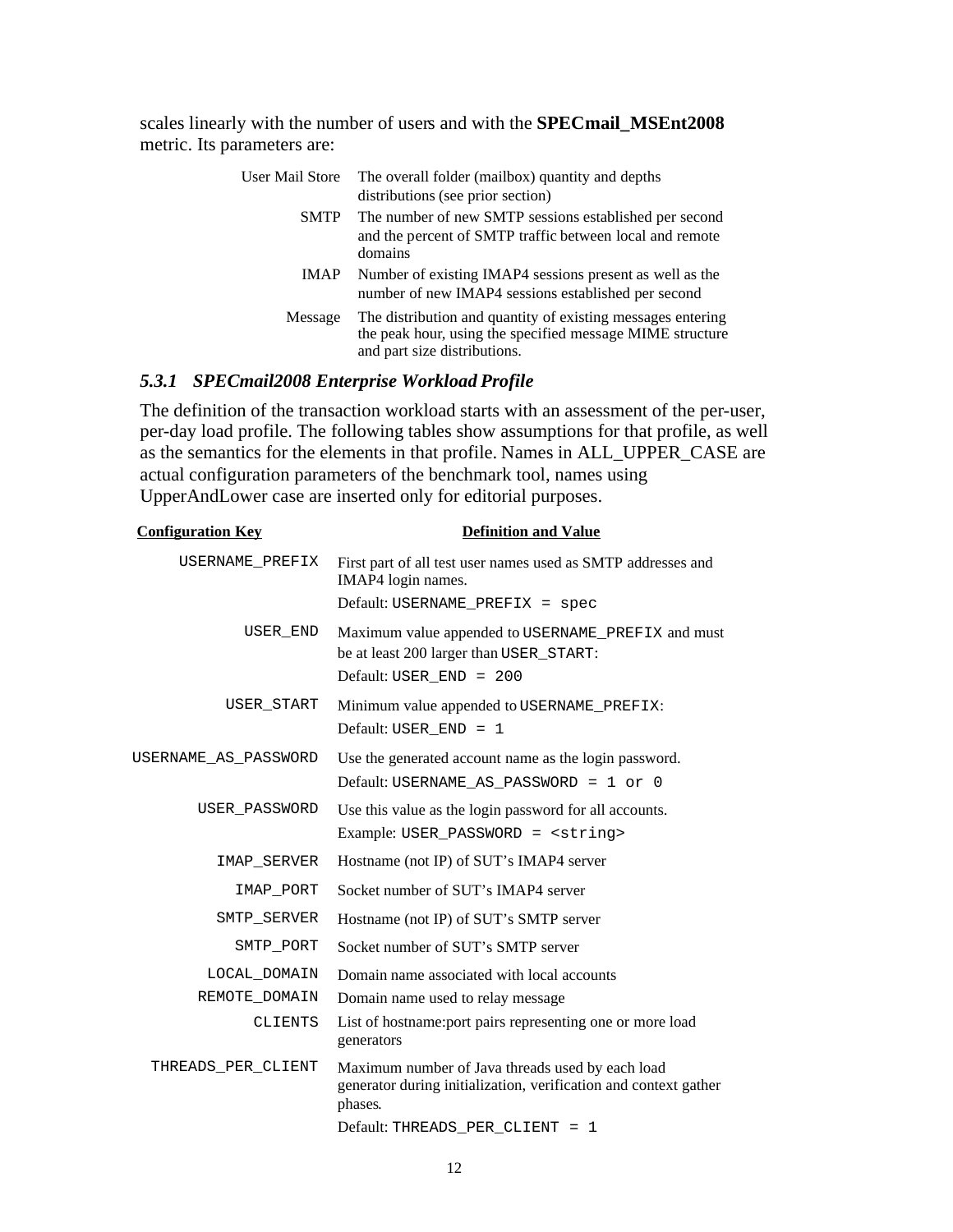|                | LOAD FACTORS Percent of computed load to use as part of the load test<br>period. |  |  |  |
|----------------|----------------------------------------------------------------------------------|--|--|--|
|                | Default: LOAD FACTORS = 100                                                      |  |  |  |
|                | RUN_SECONDS How long to run and gather statistics at peak hour loads.            |  |  |  |
|                | Default: RUN SECONDS = 3600                                                      |  |  |  |
| WARMUP SECONDS | How long to run at peak hour loads before gathering<br>statistics.               |  |  |  |
|                | Default: RUN SECONDS = 600                                                       |  |  |  |

#### **Table 2: Benchmark and SUT Configuration Keys**

## *5.3.2 SMTP Workload Profile*

The following table summarizes the compliant SMTP workload used during the load test period.

| <b>Definition and Value</b>                                                                                                                                                                                                       |  |  |  |
|-----------------------------------------------------------------------------------------------------------------------------------------------------------------------------------------------------------------------------------|--|--|--|
| Percent of provisioned users who receive messages during the<br>peak hour (also known as Active users).                                                                                                                           |  |  |  |
| Default: PEAK_PCT_USERS = 78%                                                                                                                                                                                                     |  |  |  |
| Number of messages received by Active users during peak<br>hour:                                                                                                                                                                  |  |  |  |
| Default: MSG_RECEIVED_PER_PEAK_HOUR = 5.06                                                                                                                                                                                        |  |  |  |
| Distribution defining number of recipients per message. The<br>average is 3.0.6                                                                                                                                                   |  |  |  |
| Default: MSG RECP DISTRIBUTION =<br>1,46.3875%; 2,11.00%; 3,9.00%; 4,8.00%;<br>5,7.00%; 6,6.00%; 7,5.00%; 8,4.00%;<br>10,2.00%; 11,1.00%; 12,0.30%; 13,0.10%;<br>14,0.05%; 15,0.05%; 16,0.05%; 30,0.05%;<br>50,0.01%; 100,0.0025% |  |  |  |
| Percent of total messages sent from Local users to Local<br>users<br>Default: LOCAL_TO_LOCAL_PCT = 56                                                                                                                             |  |  |  |
| Percent of total messages sent from Remote users to Local<br>users<br>Default: REMOTE_TO_LOCAL_PCT = 31                                                                                                                           |  |  |  |
| Percent of total messages sent from Local users to Remote<br>users<br>Default: LOCAL TO REMOTE PCT = 13                                                                                                                           |  |  |  |
|                                                                                                                                                                                                                                   |  |  |  |

**Table 3: Peak Hour SMTP Normalized User Profile**

#### *5.3.3 SMTP Message Rates*

The message inter-arrival time computation uses a simplified model because the total number of new messages tends to be insufficient to fulfill a complex distribution. Therefore, the time between message delivery attempts is computed as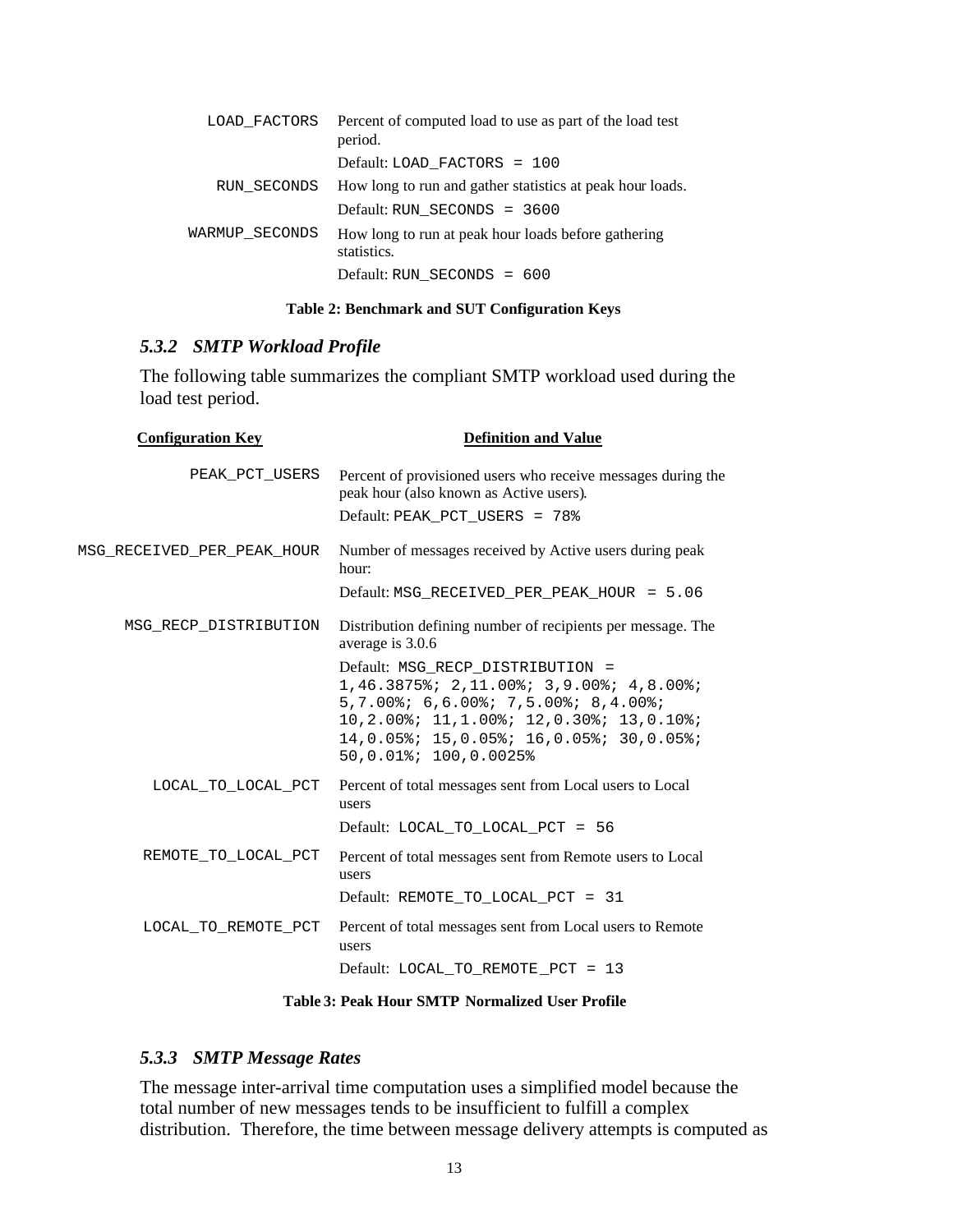the total number of messages to be delivered over the duration of the load test run time, divided by that run time.

```
SMTP Inter-arrival Time = (Number of Active Users) X (Messages per
     User) X (Recipients per Message) / (Load Test Time (s))
```
## *5.3.4 IMAP Workload Profile*

IMAP sessions are fairly complex in nature due to their long life times, the ability to manage multiple folder layers, and the ability to append, retrieve, and delete messages. The SPECmail2008 IMAP Workload is defined by the combination of two categories: client-type and command sequences.

| <i>Command Sequence</i> A series of IMAP commands issued after the initial LOGIN<br>command, and terminated either a LOGOUT command or an<br>idle session timeout value. |
|--------------------------------------------------------------------------------------------------------------------------------------------------------------------------|
| <i>Client Type</i> A collection of one or more command sequences that<br>characterizes the type of IMAP sessions different IMAP4<br>clients implement.                   |

Command Sequence General Characteristic Comments 1 Create connection • Perform several operations using a variety of commands (probe folder for new messages, deleting, and moving messages, updating flags, list available folders, appending messages, searching for messages, checkpointing, etc.) • Occasionally probe folders for new messages • Fetch headers if any messages arrived • Occasionally fetch body (whole or parts of body) Focuses on a specific folder • Does not log out session **Example Clients**: Netscape (Mozilla), Pine, Mulberry) This is one of the "primary" sessions that tend to stay logged into the IMAP server for many hours or days. Netscape uses UID commands, Pine and Mulberry do not. Probing folders is accomplished by: 1. Netscape: NOOP; UID FETCH n:\* (FLAGS) 2. Mulberry: SEARCH UNSEEN; SEARCH DELETED; FETCH 1:m (FLAG ENVELOPE BODYSTRUCTURE, …) 3. Pine: NOOP 2 Create connection • Perform several operations using a variety of commands (probe folder for new messages, deleting, and moving messages, updating flags, list available folders, appending messages, searching for messages, checkpointing, etc.) Occasionally fetch headers Occasionally fetch header and whole body Does *not* focus on a specific folder Does not log out of session **Example Clients**: Outlook, Outlook Express, Mulberry This is one of the "primary" sessions that tend to stay logged into the IMAP server for many hours or days. Probing folders is accomplished by these IMAP commands: UID FETCH n:\* (UID, BODY.PEEK[HEADER], …) UID FETCH 1:n-1 (UID FLAGS)

The following table describes the criteria for each command-sequence.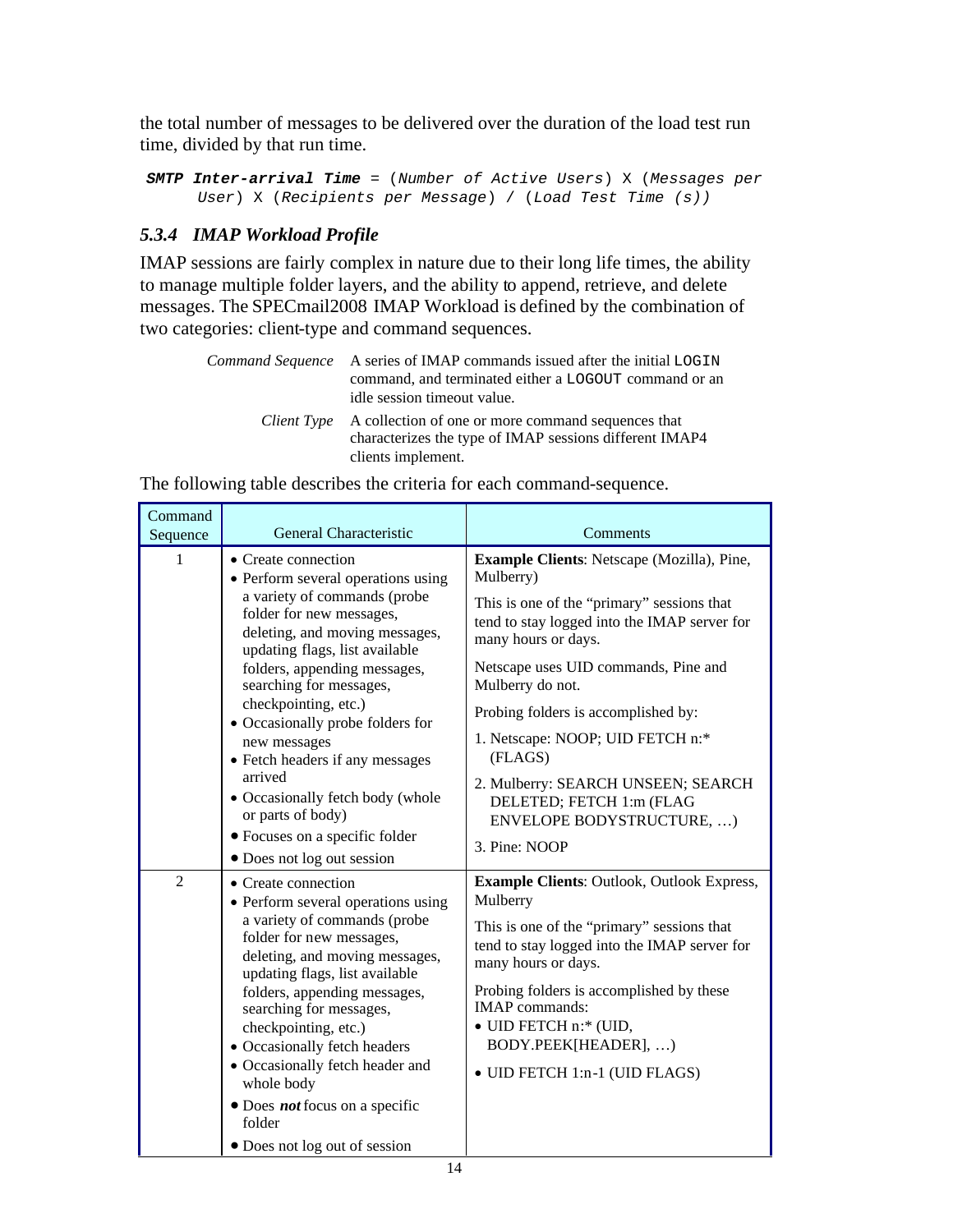| Command<br>Sequence | General Characteristic                                                                                                                                                                                                                               | Comments                                                                                                                                                                                                                                                                                                                                                                                                                                                                                                                                                              |
|---------------------|------------------------------------------------------------------------------------------------------------------------------------------------------------------------------------------------------------------------------------------------------|-----------------------------------------------------------------------------------------------------------------------------------------------------------------------------------------------------------------------------------------------------------------------------------------------------------------------------------------------------------------------------------------------------------------------------------------------------------------------------------------------------------------------------------------------------------------------|
| 3                   | • Create connection<br>• Fetch headers<br>• Fetch whole body<br>$\bullet$ Logout                                                                                                                                                                     | Example Clients: Fetchmail, Outlook<br>Express<br>These sessions are very sporadic and show<br>dependency on results returned from<br>Command Sequence 4.                                                                                                                                                                                                                                                                                                                                                                                                             |
| $\overline{4}$      | • Create connection<br>• Occasionally probe folders for<br>new messages<br>• Occasionally issue other IMAP<br>commands that does not alter the<br>state of the mailstore (such as<br><b>UNSUBSCRIBE or LIST)</b><br>• Sometimes logs out, not always | Example Clients: Outlook, Outlook Express,<br>Netscape - periodic or triggered actions<br>These sessions show very automated behavior<br>and are generated at fixed intervals for each<br>user.<br>Probing folders is accomplished by:<br>$\bullet$ Outlook 2002 - Inbox:<br>UID FETCH m:* (UID,<br>BODY.PEEK[HEADER], ); or<br>UID FETCH 1:n (UID FLAGS)<br>• Outlook $2002 -$ Others:<br>LSUB "" "*"; or<br>STATUS "mailbox name 1" (UNSEEN);<br>; STATUS "mailbox name n" (UNSEEN);<br>• 2. Outlook Express:<br>STATUS "mailbox name" (MESSAGES<br><b>UNSEEN</b> ) |
| 5                   | • Create connection<br>• Occasionally list or probe folders<br>• Perform specific tasks, such as<br>deleting, messages, or appending<br>messages, etc.<br>• Alters the state of the mail store<br>$\bullet$ Logout                                   | <b>Example Clients: Mulberry, Netscape</b><br>These sessions tend to focus on a specific set<br>of tasks and then log out of the IMAP server.                                                                                                                                                                                                                                                                                                                                                                                                                         |

## **Table 4: IMAP Command Sequence Definition**

IMAP4 clients tend to use one or more of the five (5) command sequences, connecting one or more times to the IMAP server. The IMAP4 benchmark emulates four (4) client types, with each client type session cluster representing a single user.

| Client Type                 | Constituent                                           | Comments                                                                                                                                                                                                         |
|-----------------------------|-------------------------------------------------------|------------------------------------------------------------------------------------------------------------------------------------------------------------------------------------------------------------------|
|                             | CS <sub>1</sub><br>CS <sub>4</sub>                    | These two (2) command sequences operate independently<br>and concurrently. Some of these clients use a message<br>index number while others use the message UID.                                                 |
| $\mathcal{D}_{\mathcal{L}}$ | CS <sub>1</sub><br>CS <sub>4</sub><br>CS <sub>5</sub> | These three $(3)$ command sequences operate<br>independently and concurrently. Some of these clients use<br>message index number while others use the message UID.                                               |
| 3                           | CS2<br>CS <sub>3</sub><br>CS <sub>4</sub>             | These three (3) command sequences depend on both user<br>and automated actions. The CS2 primary session tend to<br>govern the tasks done in CS4. The CS3 sessions are<br>automated and influences the other two. |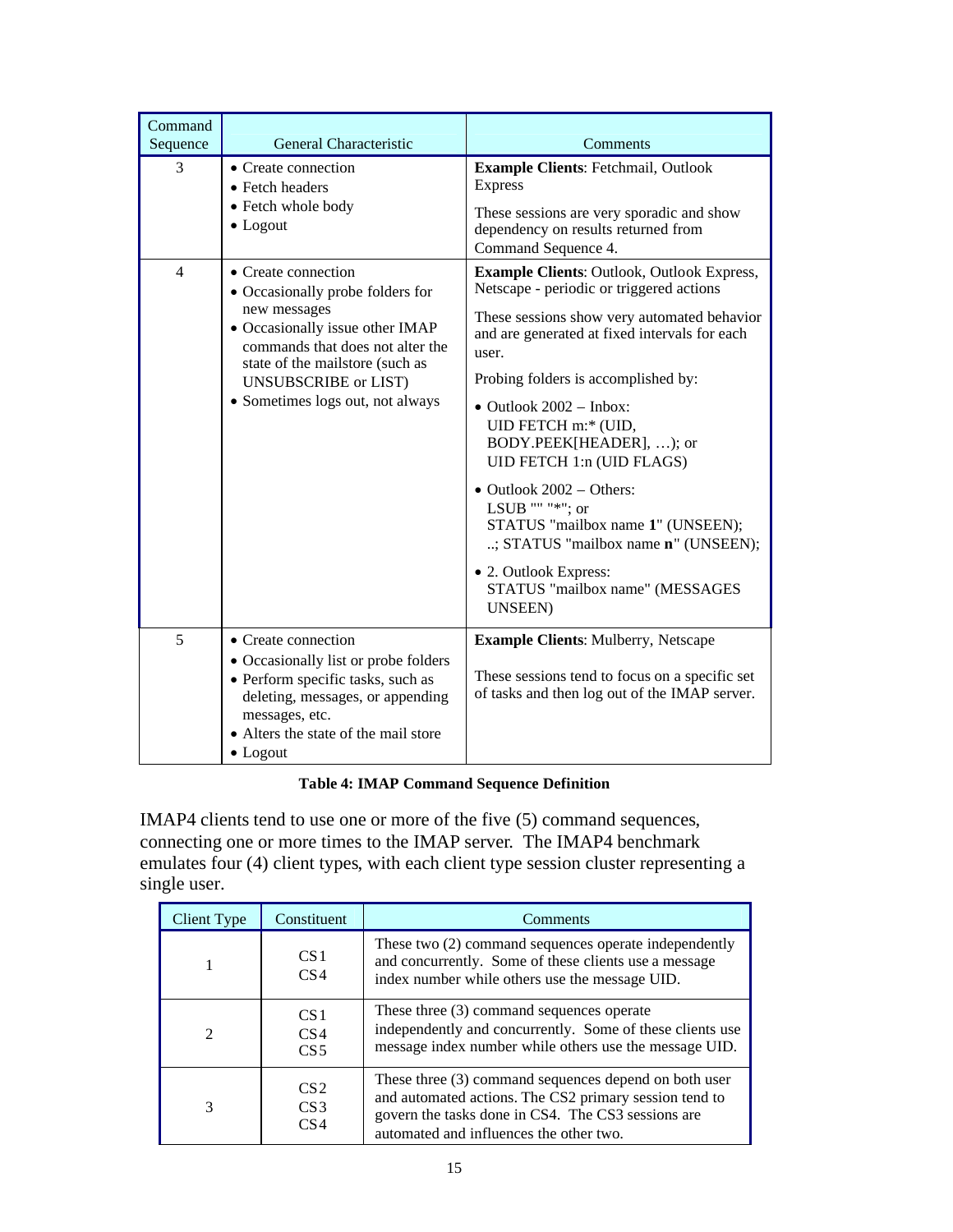| Client Type | Constituent                                           | Comments                                                                                                                                      |  |
|-------------|-------------------------------------------------------|-----------------------------------------------------------------------------------------------------------------------------------------------|--|
|             | CS <sub>2</sub><br>CS <sub>4</sub><br>CS <sub>5</sub> | These three $(3)$ command sequences operate<br>independently and in parallel. The client uses message<br>index number instead of message UID. |  |

|  |  |  |  | <b>Table 5: IMAP Client Type Definitions</b> |
|--|--|--|--|----------------------------------------------|
|--|--|--|--|----------------------------------------------|

The compliant run uses the following combination to determine sequencing and dependencies.

| <b>Configuration Key</b> | <b>Definition and Value</b>                                                                                                                                                                                                                                              |
|--------------------------|--------------------------------------------------------------------------------------------------------------------------------------------------------------------------------------------------------------------------------------------------------------------------|
| PEAK LOAD PERCENT        | Percent of the daily IMAP load occurring during the peak<br>hour:                                                                                                                                                                                                        |
|                          | Default: PEAK LOAD PERCENT = 32                                                                                                                                                                                                                                          |
| CLIENT TYPE DISTRIBUTION | Defines the probability that a message will have one (1)<br>through five (5) MIME parts. Each is either a message text,<br>zero or more attachments, or alternative views of the same<br>message texts (example plain versus rich text versions of the<br>same message): |
|                          | Default: CLIENT_TYPE_DISTRIBUTION =<br>$"1, 31.373$ ; 3,32.353; 4,3.922;<br>5, 2.941%; 13, 3.922%; 14, 10.784%;<br>$15, 1.961$ ; $24, 0.980$ ; $34, 2.941$ ;<br>45, 2.941%; 134, 0.980%; 145, 3.922%;<br>1245,0.980%"                                                    |
|                          | CS3_MEAN_IA Interarrival rate of new CS3 sessions:                                                                                                                                                                                                                       |
|                          | Default: $CS3$ MEAN IA = $274350$                                                                                                                                                                                                                                        |

#### **Table 6: IMAP Client Type Load and Distributions**

Each CLIENT\_TYPE\_DISTRIBUTION tuple defines the command sequence grouping. The first element is a list of Command Sequence numbers  $(1 = CSI, 34 =$ CS3+CS4). The second element is the percentage of overall load generator client threads that will implement each combination. The number of IMAP sessions varies as this matrix changes. Each load generator thread is assigned one specific combination.

The total number of IMAP sessions is related directly to the total number of active users, as distributed by CS1, CS2, CS4 and CS5 percentages. Only CS3 is not included in the total since its session length is determined by SUT response times and number of subscribed folders.

The effective Client Type distribution applied to the base UserCount totals to 136%.

| CS <sub>1</sub> | CS <sub>2</sub> | CS <sub>3</sub> | CS <sub>4</sub> | CS <sub>5</sub> |
|-----------------|-----------------|-----------------|-----------------|-----------------|
| 53.92%          | 1.96%           | 40.20%          | 27.45%          | 12.75%          |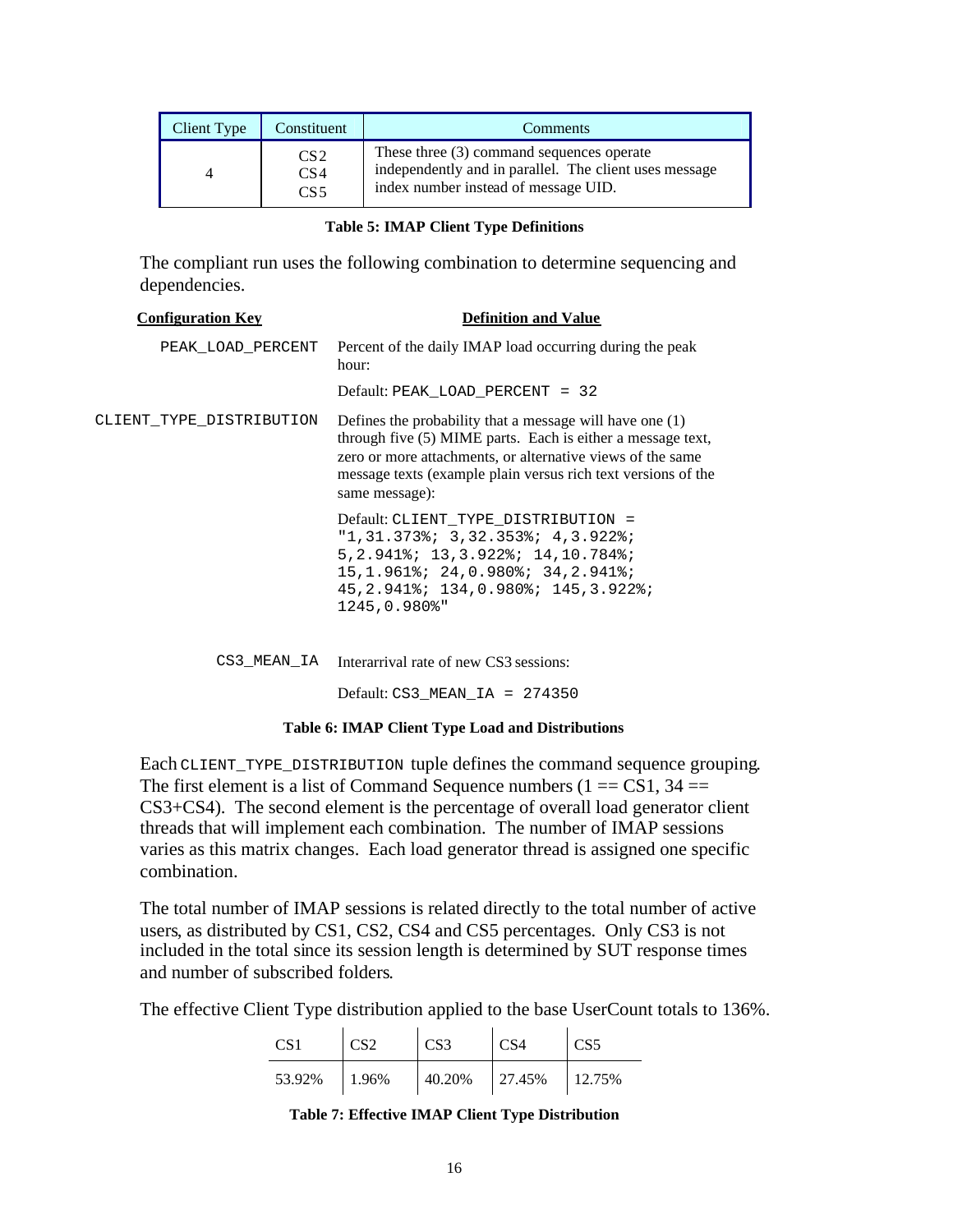## *5.3.5 IMAP Benchmark's States*

The analysis process classified individual extracted IMAP sessions according to the rules in Table 4: IMAP Command Sequence Definition, and the actual IMAP4 command and parameter combination mapped to common states. The state-to-state transitions were then collated and the corresponding probabilities (represented as percentages) collected. The analysis process created a large number of states (234), and a wide variety of possible state transitions (from 1 to 24). However, further analysis reduced the large number of states to only 64 states, maximum. The restrictions include

- commands needed to establish one of the five Command Sequences
- commands present during the peak hour
- commands that represented a more than 5 percent of the total number
- commands between 1 and 5% that should incur a disproportional computing resource, such as SEARCH or moving messages between folders

Table 8 lists all derived IMAP command state names, their numeric state ID code, and which data source used it. Some states are variations of each other (same command but slight parameter variation) because of the four different IMAP client types. These different clients used these variants for the same purpose. The benchmark treats these as unique command states, based on Client Type affiliation.

Command states found in the Peak Hour data samples, are marked with an 'X' in the table grid.

|                  | арк ө.   рексека 1917 г. – Сонинана-Эшкэ  |                         |              | <b>University</b> |
|------------------|-------------------------------------------|-------------------------|--------------|-------------------|
| <b>State</b>     |                                           |                         |              | of                |
| <b>Identfier</b> | <b>State Name</b>                         | <b>Mirapoint</b>        | <b>Sun</b>   | <b>Wollongang</b> |
| 1.               | <b>APPEND</b>                             | X                       | X            | X                 |
| 2.               | <b>CHECK</b>                              | $\mathbf{x}$            | X            | X                 |
| 3.               | <b>CLOSE</b>                              |                         |              |                   |
| 4.               | COPY NUM FOLDER                           |                         |              |                   |
| 5.               | <b>COPY RANGE FOLDER</b>                  |                         |              |                   |
| 6.               | <b>CREATE</b>                             |                         |              | X                 |
| 7.               | <b>DELETE</b>                             |                         |              |                   |
| 8.               | <b>EXAMINE_FOLDER</b>                     |                         |              |                   |
| 9.               | <b>EXAMINE INBOX</b>                      |                         |              |                   |
| 10.              | <b>EXAMINE INBOXSENT</b>                  |                         |              |                   |
| 11.              | <b>EXAMINE SENT</b>                       |                         |              |                   |
| 12.              | <b>EXAMINE SENT ITEMS</b>                 |                         |              |                   |
| 13.              | <b>EXPUNGE</b>                            | X                       | X            | X                 |
| 14.              | FETCH NUM                                 |                         |              |                   |
| 15.              | FETCH NUM BODYALL                         | X                       | X            |                   |
| 16.              | FETCH NUM BODYPARTS                       |                         |              |                   |
| 17.              | FETCH NUM BODYPEEK                        | X                       |              |                   |
| 18.              | FETCH_NUM_BODYPEEK_HEADER                 | $\overline{\mathbf{x}}$ |              |                   |
| 19.              | FETCH NUM BODYPEEK HEADERFIELDS           |                         |              |                   |
| 20.              | FETCH NUM BODYSTRUCTURE FLAGS             | $\mathbf{x}$            | X            |                   |
| 21.              | FETCH NUM BODY BODYALL HEADERFIELDS       |                         |              |                   |
| 22.              | FETCH NUM BODY HEADER                     |                         |              |                   |
| 23.              | FETCH NUM ENVELOPE                        |                         |              |                   |
|                  | BODYPEEK HEADERFIELDS BODYSTRUCTURE       |                         |              |                   |
|                  | FLAGS INTERNALDATE RFC822SIZE             |                         |              |                   |
| 24.              | FETCH NUM ENVELOPE BODYPEEK               |                         |              |                   |
|                  | <b>HEADERFIELDS</b>                       |                         |              |                   |
|                  | FLAGS_INTERNALDATE_RFC822SIZE             |                         |              |                   |
| 25.              | <b>UID</b><br>FETCH NUM ENVELOPE BODYPEEK | $\mathbf{X}$            | $\mathbf{x}$ |                   |
|                  | HEADERFIELDS FLAGS INTERNALDATE           |                         |              |                   |

| Table 8: Detected IMAP4 Command-States |  |
|----------------------------------------|--|
|----------------------------------------|--|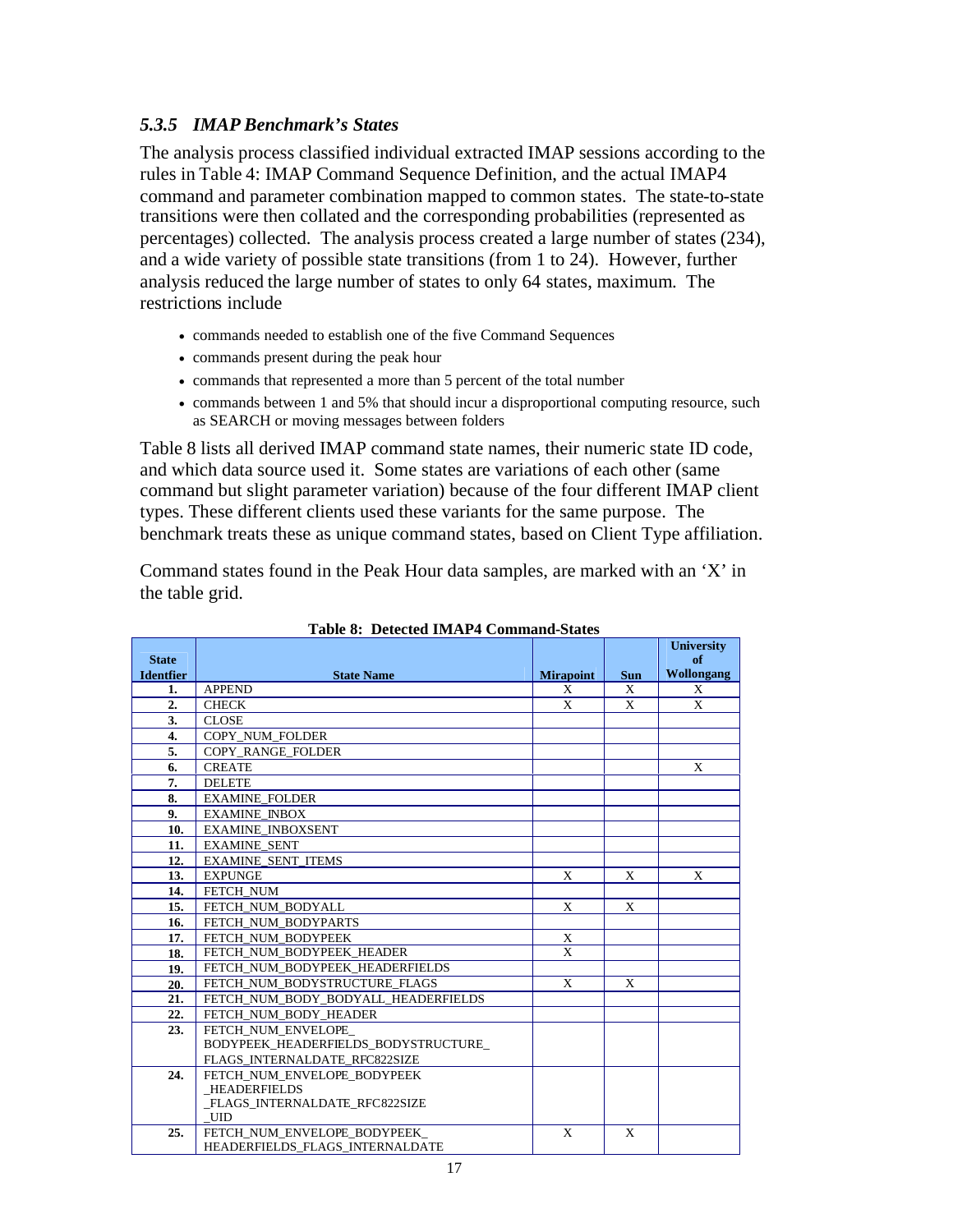|                  |                                                                                   |                  |            | <b>University</b> |
|------------------|-----------------------------------------------------------------------------------|------------------|------------|-------------------|
| <b>State</b>     |                                                                                   |                  |            | of                |
| <b>Identfier</b> | <b>State Name</b><br>RFC822SIZE UID                                               | <b>Mirapoint</b> | <b>Sun</b> | <b>Wollongang</b> |
| 26.              | FETCH_NUM_FLAGS                                                                   | X                |            |                   |
| 27.              | FETCH NUM FLAGS BODYPEEK                                                          |                  |            |                   |
|                  | HEADERFIELDS_INTERNALDATE_RFC822SIZE                                              |                  |            |                   |
| 28.              | FETCH_NUM_FLAGS_BODYSTRUCTURE                                                     |                  |            |                   |
|                  | ENVELOPE_INTERNALDATE_RFC822SIZE_UID                                              |                  |            |                   |
| 29.              | FETCH_NUM_RFC822HEADER                                                            |                  |            |                   |
| 30.              | FETCH_NUM_RFC822TEXT                                                              |                  |            |                   |
| 31.              | FETCH_NUM_UID                                                                     | X                |            |                   |
| 32.              | FETCH NUM UID BODYPEEK HEADERFIELDS                                               | X                |            |                   |
| 33.              | ENVELOPE_FLAGS_INTERNALDATE_RFC822SIZE                                            | X                |            |                   |
| 34.              | FETCH_RANGE_UID<br>FETCH_RANGE_BODYPEEK_HEADERFIELDS                              |                  |            |                   |
| 35.              | FETCH RANGE ENVELOPE BODYPEEK                                                     |                  |            |                   |
|                  | HEADERFIELDS_FLAGS_INTERNALDATE_                                                  |                  |            |                   |
|                  | RFC822SIZE_UID                                                                    |                  |            |                   |
| 36.              | FETCH_RANGE_FLAGS_BODYPEEK                                                        |                  |            |                   |
|                  | <b>HEADERFIELDS</b>                                                               |                  |            |                   |
|                  | INTERNALDATE_RFC822SIZE                                                           |                  |            |                   |
| 37.              | FETCH RANGE FLAGS                                                                 | X                |            |                   |
|                  | <b>BODYSTRUCTURE ENVELOPE</b><br>INTERNALDATE_RFC822SIZE_UID_                     |                  |            |                   |
| 38.              | FETCH RANGE UID BODYPEEK HEADERFIELDS                                             | X                |            |                   |
|                  | ENVELOPE_FLAGS_INTERNALDATE_RFC822SIZE                                            |                  |            |                   |
| 39.              | FETCH_SERIES_ENVELOPE_                                                            |                  |            |                   |
|                  | <b>BODYPEEK_HEADERFIELDS_</b>                                                     |                  |            |                   |
|                  | FLAGS_INTERNALDATE_RFC822SIZE_UID                                                 |                  |            |                   |
| 40.              | FETCH_SERIES_ENVELOPE_                                                            |                  |            |                   |
|                  | BODYSTRUCTURE_INTERNALDATE_RFC822SIZE<br>FETCH_SERIES_FLAGS_BODYPEEK_HEADERFIELDS |                  |            |                   |
| 41.              | INTERNALDATE_RFC822SIZE                                                           |                  |            |                   |
| 42.              | FETCH_SERIES_UID                                                                  |                  |            |                   |
| 43.              | FETCH_UID                                                                         |                  |            |                   |
| 44.              | <b>LIST</b>                                                                       | X                | X          | $\mathbf X$       |
| 45.              | LOGIN                                                                             | X                | X          | X                 |
| 46.              | LOGOUT                                                                            | X                | X          | X                 |
| 47.              | LSUB_NULL_FOLDER                                                                  |                  | X          | X                 |
| 48.              | LSUB_NULL_PART                                                                    |                  |            |                   |
| 49.              | LSUB_NULL_SENT                                                                    |                  |            |                   |
| 50.              | LSUB_NULL_WILDCARD                                                                | X                | X          | X                 |
| 51.<br>52.       | LSUB_WILDCARD_WILDCARD                                                            | X                |            | X                 |
| 53.              | <b>NOOP</b><br>RENAME FOLDER FOLDER                                               |                  | X          |                   |
| 54.              | RENAME_INBOXINBOXSENT                                                             |                  |            |                   |
|                  | <b>INBOXTRASHINBOXSENT</b>                                                        |                  |            |                   |
| 55.              | SEARCH ALL DELETED                                                                | X                |            |                   |
| 56.              | SEARCH ALL RANGE CHARSET RFCHEADER                                                |                  |            |                   |
| 57.              | SEARCH_ALL_RFCHEADER                                                              |                  |            |                   |
| 58.              | SEARCH_ALL_UNDELETED_UNSEEN                                                       |                  |            |                   |
| 59.              | <b>SEARCH_DELETED</b>                                                             | X                |            |                   |
| 60.              | <b>SEARCH RFCHEADER</b>                                                           |                  |            |                   |
| 61.              | <b>SEARCH UNDELETED</b>                                                           |                  |            |                   |
| 62.              | <b>SEARCH UNSEEN</b>                                                              | X                |            |                   |
| 63.              | <b>SELECT</b>                                                                     |                  |            |                   |
| 64.<br>65.       | SELECT_FOLDER<br>SELECT_FOLDER_ITEMS                                              | X                | X          |                   |
| 66.              | SELECT_INBOX                                                                      | X                | X          | X                 |
| 67.              | SELECT_INBOXSENT                                                                  | X                |            |                   |
| 68.              | SELECT INBOXSENT ITEMS                                                            |                  |            |                   |
| 69.              | SELECT_SENT                                                                       |                  |            |                   |
| 70.              | SELECT_SENT_ITEMS                                                                 |                  |            |                   |
| 71.              | <b>STARTED</b>                                                                    |                  |            |                   |
| 72.              | STATUS_FOLDER_ITEMS_MESSAGES_UNSEEN                                               |                  |            |                   |
| 73.              | STATUS FOLDER ITEMS UNSEEN                                                        |                  |            |                   |
| 74.              | STATUS_FOLDER_MESSAGES                                                            |                  |            |                   |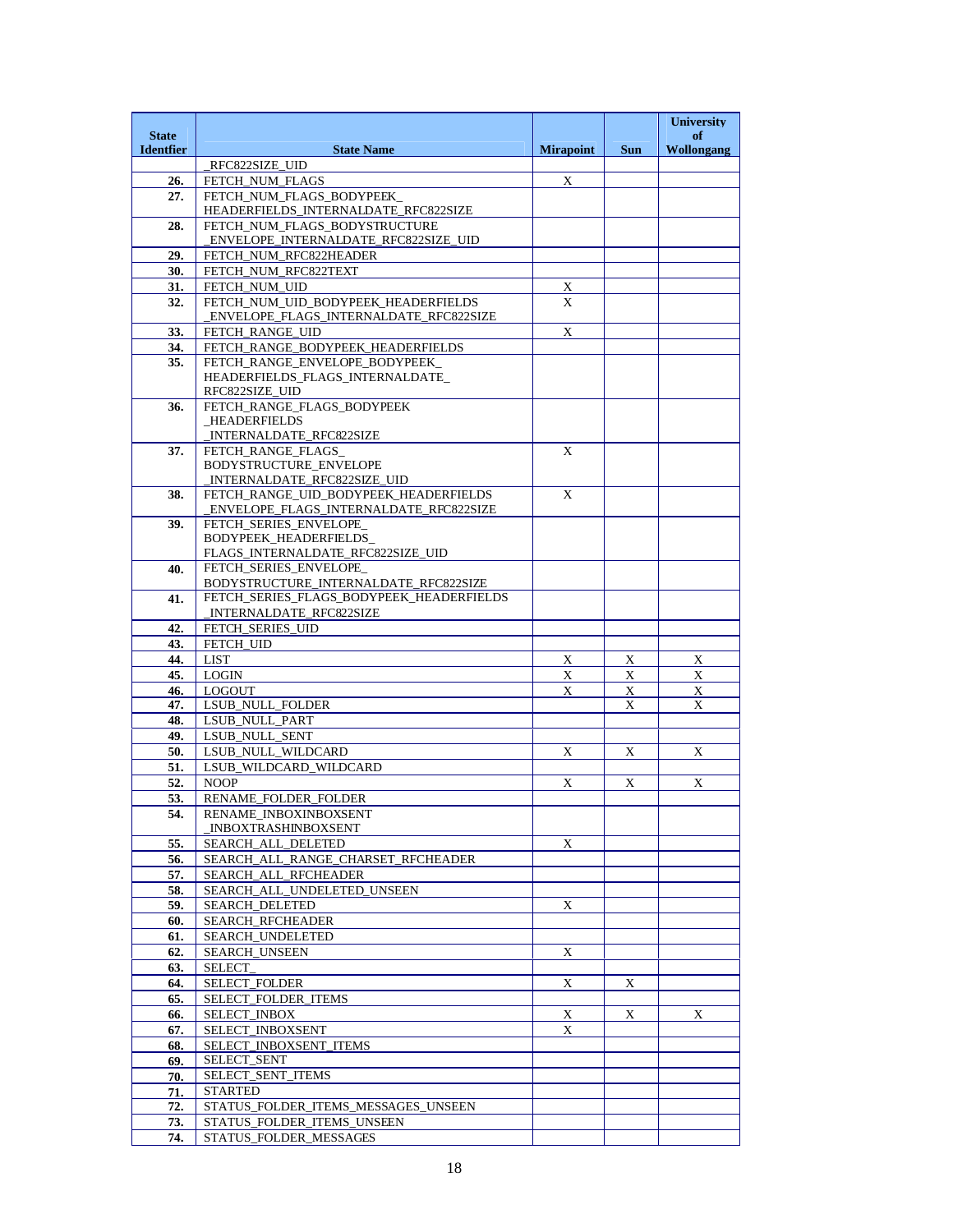|                                  |                                                             |                  |             | <b>University</b>       |
|----------------------------------|-------------------------------------------------------------|------------------|-------------|-------------------------|
| <b>State</b><br><b>Identfier</b> | <b>State Name</b>                                           | <b>Mirapoint</b> | <b>Sun</b>  | of<br><b>Wollongang</b> |
| 75.                              | STATUS_FOLDER_MESSAGES_RECENT                               |                  |             |                         |
|                                  | _UNSEEN_UIDVALIDITY_UIDNEXT                                 |                  |             |                         |
| 76.                              | STATUS_FOLDER_MESSAGES_UNSEEN                               |                  |             |                         |
| 77.                              | STATUS_FOLDER_UIDNEXT                                       |                  |             |                         |
| 78.                              | STATUS_FOLDER_UIDNEXT_<br><b>UIDVALIDITY_MESSAGES</b>       |                  |             |                         |
| 79.                              | STATUS_FOLDER_UNSEEN                                        |                  |             |                         |
| 80.                              | STATUS_INBOXSENT_ITEMS_MESSAGES_UNSEEN                      |                  |             |                         |
| 81.                              | STATUS INBOXSENT ITEMS UNSEEN                               |                  |             |                         |
| 82.                              | STATUS_INBOXSENT_UNSEEN                                     |                  |             |                         |
| 83.                              | STATUS_INBOXSENT_MESSAGES_UNSEEN                            |                  |             |                         |
| 84.                              | STATUS INBOX MESSAGES RECENT                                |                  |             |                         |
| 85.                              | _UNSEEN_UIDVALIDITY_UIDNEXT<br>STATUS_INBOX_MESSAGES_UNSEEN |                  |             |                         |
| 86.                              | STATUS_INBOX_UIDNEXT                                        |                  |             |                         |
| 87.                              | STATUS INBOX UIDNEXT                                        |                  |             |                         |
|                                  | <b>UIDVALIDITY_MESSAGES</b>                                 |                  |             |                         |
| 88.                              | STATUS_INBOX_UNSEEN                                         |                  |             |                         |
| 89.                              | STATUS_SENT_ITEMS_MESSAGES_UNSEEN                           |                  |             |                         |
| 90.<br>91.                       | STATUS_SENT_ITEMS_UNSEEN<br>STATUS_SENT_MESSAGES_UNSEEN     |                  |             |                         |
| 92.                              | STATUS SENT UNSEEN                                          |                  |             |                         |
| 93.                              | STORE_NUM_SET_FLAGS_ANSWERED                                |                  |             |                         |
| 94.                              | STORE_NUM_SET_FLAGS_DELETED                                 | X                | X           |                         |
| 95.                              | STORE NUM SET FLAGS SEEN                                    |                  |             |                         |
| 96.                              | STORE_NUM_UNSET_FLAGS_DELETED                               |                  |             |                         |
| 97.                              | STORE_NUM_UNSET_FLAGS_SEEN                                  |                  |             |                         |
| 98.<br>99.                       | STORE_RANGE_SET_FLAGS_DELETED<br>STORE_RANGE_SET_FLAGS_SEEN |                  |             |                         |
| 100.                             | STORE_SERIES_SET_FLAGS_DELETED                              |                  |             |                         |
| 101.                             | STORE_UNTILEND_SET_FLAGS_DELETED                            |                  |             |                         |
| 102.                             | STORE_UNTILEND_SET_FLAGS_SEEN                               |                  |             |                         |
| 103.                             | SUBSCRIBE_FOLDER                                            |                  |             |                         |
| 104.                             | SUBSCRIBE_INBOXSENT                                         |                  |             |                         |
| 105.                             | UID_COPY_NUM_FOLDER                                         | X                | X           | X                       |
| 106.                             | UID_COPY_NUM_INBOX                                          |                  |             |                         |
| 107.<br>108.                     | UID_COPY_NUM_INBOXSENT<br>UID_COPY_RANGE_FOLDER             | X                | X           | X                       |
| 109.                             | UID_COPY_RANGE_INBOX                                        |                  |             |                         |
| 110.                             | UID_COPY_RANGE_INBOXSENT                                    |                  |             |                         |
| 111.1                            | <b>UID_COPY_SERIES_FOLDER</b>                               |                  | X           | X                       |
| 112.                             | UID_FETCH_NUM_BODY                                          |                  |             |                         |
|                                  | 113. UID_FETCH_NUM_BODYALL                                  | $\mathbf X$      | $X_{\cdot}$ | $\mathbf X$             |
| 114.                             | UID_FETCH_NUM_BODYPARTS<br>UID_FETCH_NUM_BODYPEEK           | X                | X           | X<br>X                  |
| 115.<br>116.                     | UID_FETCH_NUM_BODYPEEKALL                                   |                  |             | $\mathbf X$             |
| 117.                             | UID_FETCH_NUM_BODYPEEK_HEADER                               |                  |             | X                       |
| 118.                             | UID_FETCH_NUM_BODYPEEK_UID                                  |                  |             |                         |
| 119.                             | UID_FETCH_NUM_BODYSTRUCTURE                                 | X                | X           | X                       |
| 120.                             | <b>UID FETCH NUM BODY</b>                                   | X                | X           | X                       |
|                                  | BODYMIMEALL                                                 |                  |             |                         |
| 121.                             | BODYMIMEPARTS_HEADER<br>UID FETCH NUM BODY                  | X                | X           | X                       |
|                                  | BODYMIMEALL_HEADER                                          |                  |             |                         |
| 122.                             | UID_FETCH_NUM_BODY_HEADER                                   |                  |             |                         |
| 123.                             | <b>UID_FETCH_NUM_ENVELOPE</b>                               |                  |             |                         |
| 124.                             | UID_FETCH_NUM_FLAGS                                         |                  |             |                         |
| 125.                             | UID_FETCH_NUM_RFC822SIZE                                    |                  |             | X                       |
| 126.<br>127.                     | UID FETCH NUM UID<br>UID_FETCH_NUM_UID_BODYPEEK_            |                  |             |                         |
|                                  | FLAGS_INTERNALDATE                                          |                  |             |                         |
| 128.                             | UID_FETCH_NUM_UID_BODYPEEK_                                 |                  |             |                         |
|                                  | FLAGS_INTERNALDATE_RFC822SIZE                               |                  |             |                         |
| 129.                             | UID FETCH NUM UID BODYPEEK                                  | X                | X           | X                       |
|                                  | HEADERFIELDS_FLAGS_RFC822SIZE                               |                  |             |                         |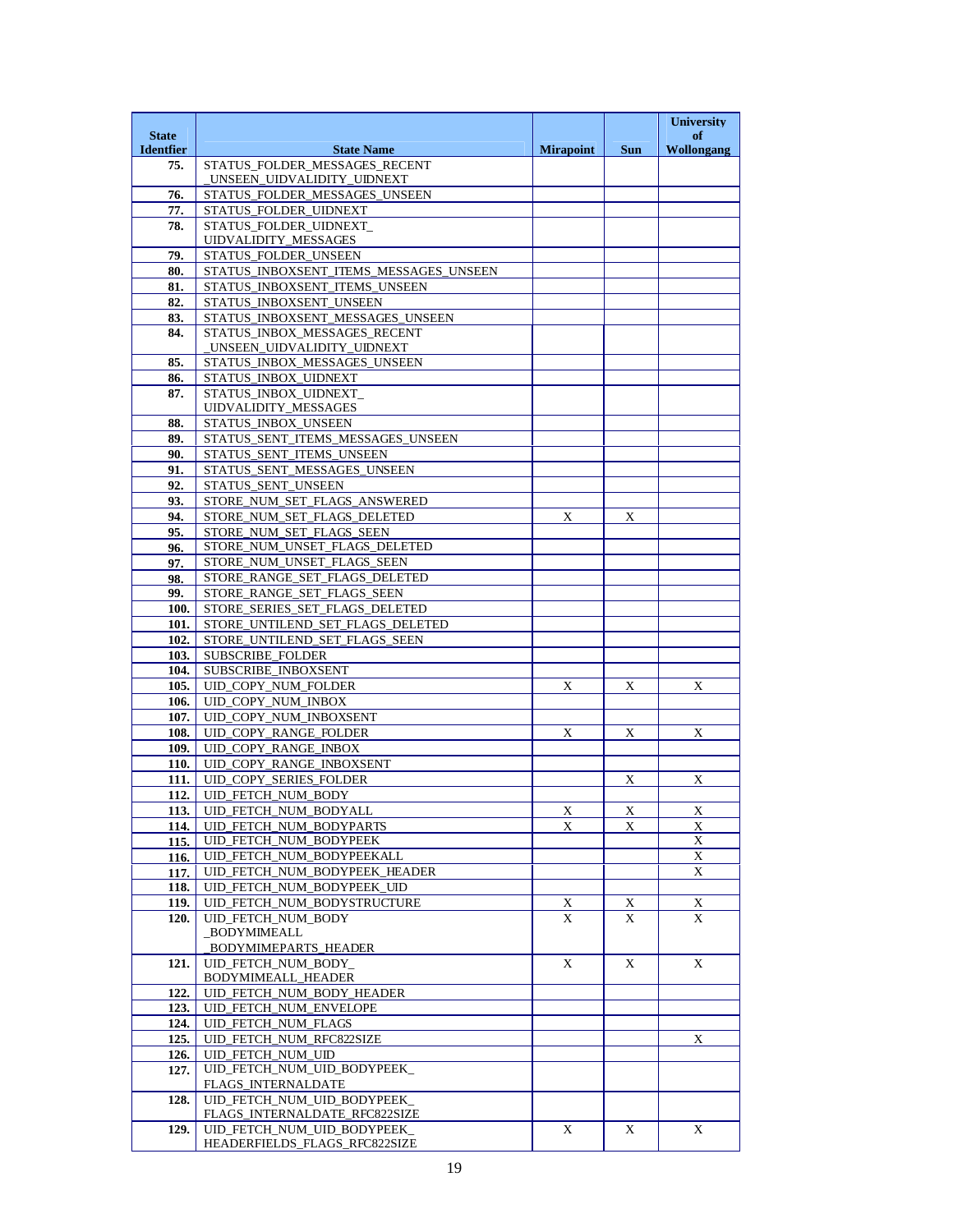|                                  |                                                                            |                  |            | <b>University</b>       |
|----------------------------------|----------------------------------------------------------------------------|------------------|------------|-------------------------|
| <b>State</b><br><b>Identfier</b> | <b>State Name</b>                                                          | <b>Mirapoint</b> | <b>Sun</b> | of<br><b>Wollongang</b> |
| 130.                             | UID_FETCH_NUM_UID_BODYPEEK_                                                |                  |            |                         |
|                                  | HEADER_FLAGS_INTERNALDATE_RFC822SIZE                                       |                  |            |                         |
| 131.<br>132.                     | UID_FETCH_NUM_UID_BODYPEEK_RFC822SIZE<br>UID_FETCH_NUM_UID_BODY_RFC822SIZE | $\mathbf X$<br>X |            | $\mathbf X$<br>X        |
| 133.                             | UID FETCH RANGE UID                                                        |                  |            |                         |
|                                  | BODYPEEK_FLAGS_INTERNALDATE                                                |                  |            |                         |
| 134.                             | UID_FETCH_RANGE_UID_BODYPEEK                                               | X                | X          | X                       |
| 135.                             | HEADERFIELDS_FLAGS_RFC822SIZE<br>UID_FETCH_RANGE_UID_BODYPEEK              | X                |            |                         |
|                                  | RFC822SIZE                                                                 |                  |            |                         |
| 136.                             | UID_FETCH_RANGE_UID_ENVELOPE                                               |                  |            |                         |
| 137.                             | _FLAGS_INTERNALDATE_RFC822SIZE<br>UID_FETCH_RANGE_UID_FLAGS                |                  |            |                         |
| 138.                             | UID FETCH RANGE UID RFC822SIZE                                             |                  |            |                         |
|                                  | <b>BODYPEEK_HEADERFIELDS</b>                                               |                  |            |                         |
| 139.                             | UID_FETCH_RANGE_UID_UID_BODYPEEK_                                          |                  |            |                         |
|                                  | HEADER_HEADERFIELDS_FLAGS_<br>FLAGS_RFC822SIZE_RFC822SIZE_UID              |                  |            |                         |
| 140.                             | UID FETCH SERIES UID                                                       |                  |            |                         |
|                                  | BODYPEEK_FLAGS_INTERNALDATE                                                |                  |            |                         |
| 141.                             | UID_FETCH_SERIES_UID_<br>BODYPEEK_HEADERFIELDS_FLAGS_RFC822SIZE            |                  |            |                         |
| 142.                             | UID_FETCH_SERIES_UID_                                                      |                  |            | X                       |
|                                  | BODYPEEK_RFC822SIZE                                                        |                  |            |                         |
| 143.                             | UID FETCH UID BODYPEEK                                                     |                  |            |                         |
| 144.                             | HEADERFIELDS_FLAGS_RFC822SIZE<br>UID_FETCH_UID_BODYPEEK_                   |                  |            |                         |
|                                  | HEADER_FLAGS_INTERNALDATE_RFC822SIZE                                       |                  |            |                         |
| 145.                             | UID FETCH UNTILEND BODYPEEK                                                |                  |            |                         |
|                                  | HEADERFIELDS_ENVELOPE_FLAGS                                                |                  |            |                         |
| 146.                             | INTERNALDATE_RFC822SIZE_UID<br>UID_FETCH_UNTILEND_ENVELOPE                 |                  |            |                         |
|                                  | _FLAGS_INTERNALDATE_RFC822SIZE_UID                                         |                  |            |                         |
| 147.                             | UID_FETCH_UNTILEND_FLAGS                                                   | $\mathbf X$      | X          | X                       |
| 148.                             | UID FETCH UNTILEND UID BODYPEEK<br>HEADERFIELDS_FLAGS_RFC822SIZE           |                  |            | X                       |
| 149.                             | UID_FETCH_UNTILEND_UID_BODYPEEK                                            |                  |            |                         |
|                                  | _HEADER_FLAGS_INTERNALDATE_RFC822SIZE                                      |                  |            |                         |
| 150.                             | UID_FETCH_UNTILEND_UID_FLAGS<br>UID FETCH UNTILEND UID FLAGS               |                  |            |                         |
| 151.                             | INTERNALDATE_RFC822HEADER_RFC822SIZE                                       |                  |            |                         |
| 152.                             | <b>UID SEARCH ANSWERED</b>                                                 |                  |            |                         |
| 153.                             | <b>UID_SEARCH_DELETED</b>                                                  |                  |            | X                       |
| 154.                             | <b>UID SEARCH FLAGGED</b><br><b>UID SEARCH HEADER</b>                      |                  |            |                         |
| 155.                             | QUESTION_RFCHEADER_UNDELETED                                               |                  |            |                         |
| 156.                             | UID_SEARCH_HEADER_                                                         |                  |            |                         |
|                                  | RFCHEADER_UNDELETED                                                        |                  |            |                         |
| 157.                             | UID_SEARCH_HEADER_UNDELETED<br><b>UID SEARCH KEYWORD</b>                   | X                | X          |                         |
| 158.<br>159.                     | UID_SEARCH_NOTDELETED_UID_UNTILEND                                         |                  |            |                         |
| 160.                             | UID_SEARCH_RFCHEADER_UNDELETED                                             |                  |            | X                       |
| 161.                             | <b>UID SEARCH SEEN</b>                                                     |                  |            |                         |
| 162.                             | <b>UID SEARCH SINCE</b>                                                    |                  |            |                         |
| 163.<br>164.                     | UID SEARCH UID NUM<br>UID_SEARCH_UID_NUM_NOTDELETED                        |                  |            |                         |
| 165.                             | UID_SEARCH_UID_RANGE                                                       |                  |            |                         |
| 166.                             | UID_SEARCH_UID_RANGE_NOTDELETED                                            |                  |            |                         |
| 167.                             | UID SEARCH UID UNTILEND                                                    |                  |            |                         |
| 168.                             | UNDELETED_UNDRAFT_UNSEEN<br>UID_SEARCH_UID_UNTILEND                        |                  |            |                         |
|                                  | _UNDELETED_UNSEEN                                                          |                  |            |                         |
| 169.                             | UID_SEARCH_UNDELETED                                                       |                  |            |                         |
| 170.                             | UID_SEARCH_UNDELETED_UNSEEN                                                |                  |            |                         |
| 171.<br>172.                     | UID_SEARCH_UNSEEN<br><b>UID SEARCH UNTILEND</b>                            |                  |            | X                       |
|                                  |                                                                            |                  |            |                         |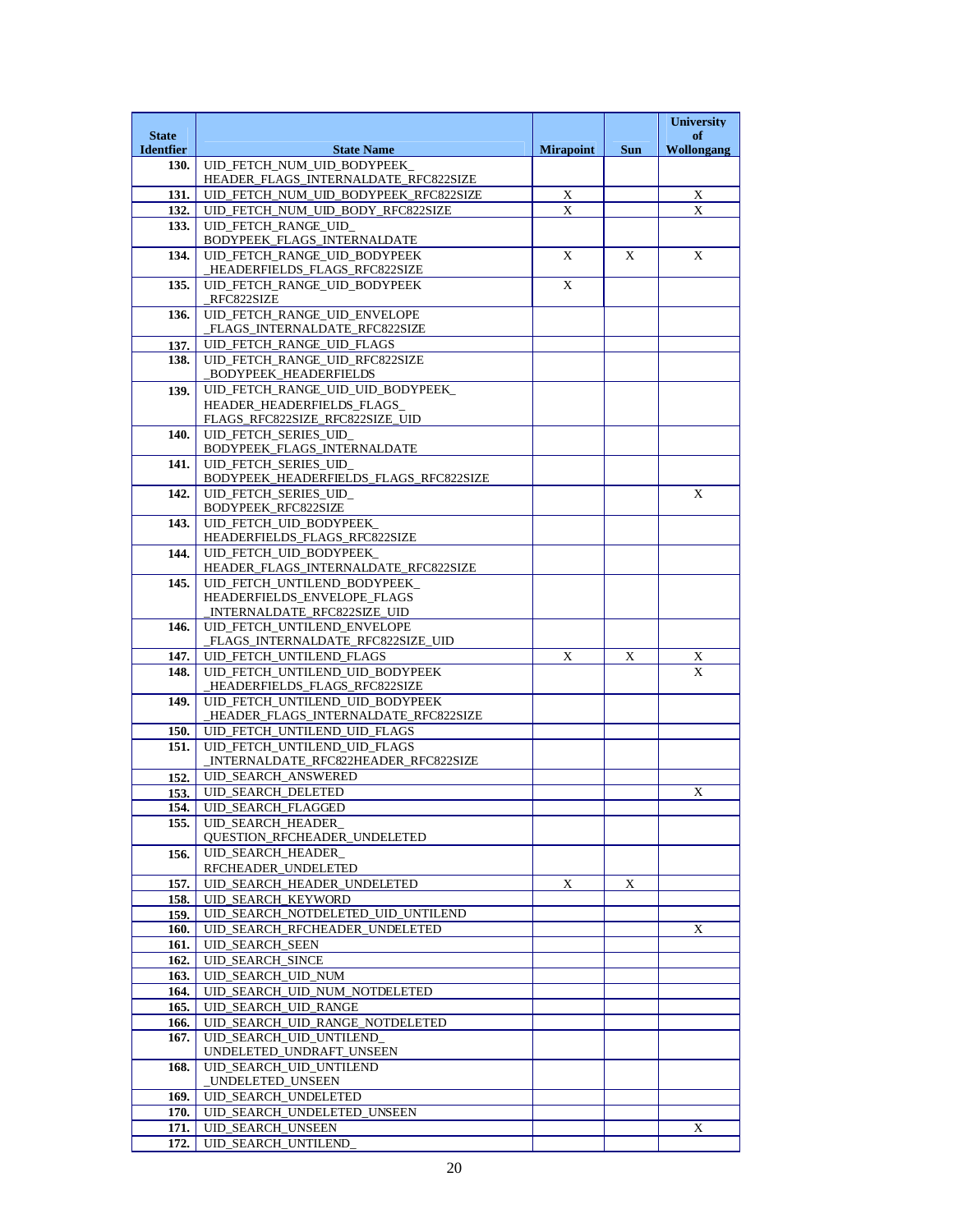|                                  |                                                                                  |                  |            | <b>University</b>                         |
|----------------------------------|----------------------------------------------------------------------------------|------------------|------------|-------------------------------------------|
| <b>State</b><br><b>Identfier</b> | <b>State Name</b>                                                                | <b>Mirapoint</b> | <b>Sun</b> | of<br><b>Wollongang</b>                   |
| 173.                             | UID_STORE_NUM_SET_FLAGS                                                          | X                | X          | X                                         |
|                                  | _ANSWERED                                                                        |                  |            |                                           |
| 174.                             | UID_STORE_NUM_SET_FLAGS_<br>ANSWERED_DELETED_SEEN                                |                  |            |                                           |
| 175.                             | UID STORE NUM SET FLAGS                                                          |                  |            |                                           |
|                                  | ANSWERED_SEEN                                                                    |                  |            |                                           |
| 176.                             | UID_STORE_NUM_SET_FLAGS_DELETED                                                  | $\mathbf X$      | X          | $\overline{X}$<br>$\overline{\mathbf{x}}$ |
| 177.                             | UID_STORE_NUM_SET_FLAGS_<br><b>DELETED_SEEN</b>                                  |                  |            |                                           |
| 178.                             | UID_STORE_NUM_SET_FLAGS_FLAGGED                                                  |                  | X          |                                           |
| 179.                             | UID STORE NUM SET FLAGS SEEN                                                     | X                | X          | X                                         |
| 180.                             | UID_STORE_NUM_SET_FLAGS_SEEN<br><b>ANSWERED</b>                                  |                  |            |                                           |
| 181.                             | UID_STORE_NUM_SET_FLAGS_SEEN                                                     |                  | X          |                                           |
|                                  | <b>DELETED</b>                                                                   |                  |            |                                           |
| 182.<br>183.                     | UID_STORE_NUM_UNSET_FLAGS<br>UID_STORE_NUM_UNSET_FLAGS_ANSWERED                  |                  |            | X                                         |
| 184.                             | UID_STORE_NUM_UNSET_FLAGS_DELETED                                                |                  | X          |                                           |
| 185.                             | UID_STORE_NUM_UNSET_FLAGS_FLAGGED                                                |                  | X          |                                           |
| 186.                             | UID STORE NUM UNSET FLAGS                                                        |                  |            |                                           |
|                                  | <b>FLAGGED ANSWERED</b><br>UID_STORE_NUM_UNSET_FLAGS_FLAGGED                     |                  |            |                                           |
| 187.                             | FORWARDED_MDNSENT_DELETED_DRAFT                                                  |                  |            |                                           |
| 188.                             | UID_STORE_NUM_UNSET_FLAGS_SEEN                                                   |                  | X          | X                                         |
| 189.                             | UID STORE NUM UNSET FLAGS SEEN                                                   |                  |            |                                           |
| 190.                             | ANSWERED<br>UID_STORE_NUM_UNSET_FLAGS_SEEN                                       |                  |            |                                           |
|                                  | ANSWERED_DELETED                                                                 |                  |            |                                           |
| 191.                             | UID_STORE_NUM_UNSET_FLAGS_SEEN                                                   |                  |            |                                           |
| 192.                             | ANSWERED_DELETED_DRAFT_FLAGGED_<br>UID STORE NUM UNSET FLAGS SEEN                |                  |            |                                           |
|                                  | ANSWERED_DELETED_FLAGGED                                                         |                  |            |                                           |
| 193.                             | UID_STORE_NUM_UNSET_FLAGS_                                                       |                  |            |                                           |
| 194.                             | SEEN_ANSWERED_FLAGGED<br>UID_STORE_NUM_UNSET_FLAGS_SEEN_DELETED                  |                  |            |                                           |
| 195.                             | UID_STORE_NUM_UNSET_FLAGS_SEEN_FLAGGED                                           |                  |            |                                           |
| 196.                             | UID STORE NUM UNSET FLAGS                                                        |                  |            |                                           |
|                                  | SEEN_FORWARDED_MDNSENT_                                                          |                  |            |                                           |
| 197.                             | ANSWERED_DELETED_DRAFT_FLAGGED<br>UID STORE NUM UNSET FLAGS                      |                  |            |                                           |
|                                  | _SEEN_FORWARDED_MDNSENT_                                                         |                  |            |                                           |
|                                  | DELETED_DRAFT_FLAGGED                                                            |                  |            |                                           |
| 198.                             | UID STORE NUM UNSET FLAGS<br>SEEN_MDNSENT_ANSWERED_                              |                  |            |                                           |
|                                  | DELETED_DRAFT_FLAGGED                                                            |                  |            |                                           |
| 199.                             | UID_STORE_RANGE_SET_FLAGS_ANSWERED                                               |                  |            |                                           |
| 200.                             | UID_STORE_RANGE_SET_FLAGS_DELETED                                                | X                | X          | X                                         |
| 201.<br>202.                     | UID_STORE_RANGE_SET_FLAGS_DELETED_SEEN<br>UID_STORE_RANGE_SET_FLAGS_SEEN         |                  |            |                                           |
| 203.                             | UID_STORE_RANGE_SET_FLAGS_SEEN_DELETED                                           |                  |            |                                           |
| 204.                             | UID_STORE_RANGE_UNSET_FLAGS_1006190098397113                                     |                  |            |                                           |
| 205.                             | UID_STORE_RANGE_UNSET_FLAGS_ANSWERED_<br>FORWARDED_MDNSENT_DELETED_DRAFT_FLAGGED |                  |            |                                           |
| 206.                             | UID_STORE_RANGE_UNSET_FLAGS_DELETED                                              |                  |            |                                           |
| 207.                             | UID_STORE_RANGE_UNSET_FLAGS_SEEN                                                 |                  |            |                                           |
| 208.                             | UID_STORE_RANGE_UNSET_FLAGS_SEEN_                                                |                  |            |                                           |
|                                  | FORWARDED_MDNSENT_ANSWERED_<br>DELETED_DRAFT_FLAGGED                             |                  |            |                                           |
| 209.                             | UID_STORE_SERIES_SET_FLAGS_DELETED                                               |                  | X          | X                                         |
| 210.                             | UID_STORE_SERIES_SET_FLAGS_DELETED_SEEN                                          |                  |            |                                           |
| 211.                             | UID_STORE_SERIES_SET_FLAGS_SEEN                                                  |                  |            |                                           |
| 212.                             | UID STORE SERIES UNSET FLAGS SEEN<br>_FORWARDED_MDNSENT_ANSWERED                 |                  |            |                                           |
|                                  | DELETED_DRAFT_FLAGGED                                                            |                  |            |                                           |
| 213.                             | UID_STORE_UNSET_FLAGS_SEEN                                                       |                  |            |                                           |
| 214.                             | UNSUBSCRIBE_FOLDER                                                               |                  |            |                                           |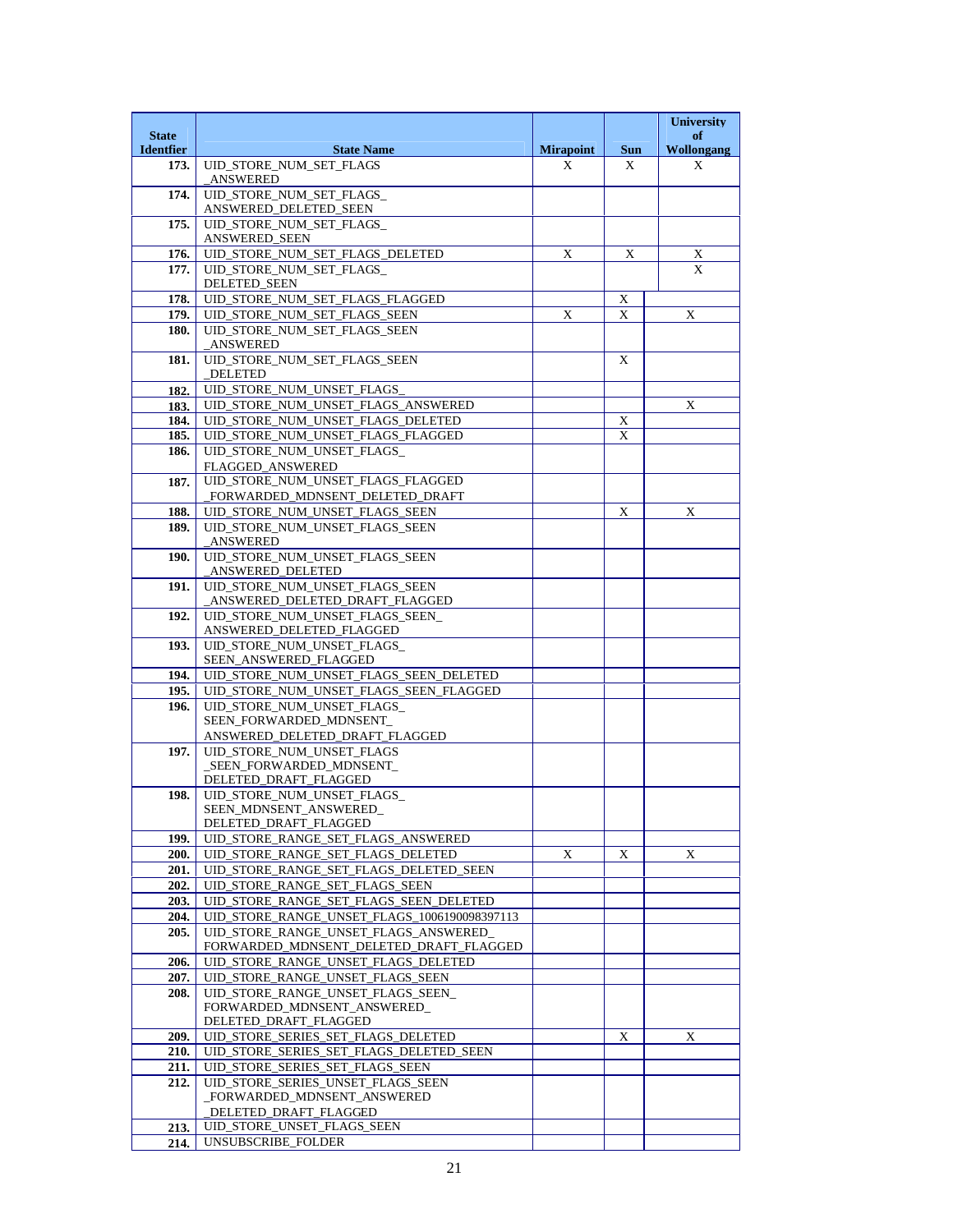| <b>State</b>     |                                          |                  |              | <b>University</b><br>of |
|------------------|------------------------------------------|------------------|--------------|-------------------------|
| <b>Identfier</b> | <b>State Name</b>                        | <b>Mirapoint</b> | <b>Sun</b>   | Wollongang              |
| 215.             | SEARCH ALL CALL INFORMATION              |                  | X            |                         |
| 216.             | UID_COPY_NUM                             |                  | X            |                         |
| 217.             | UID_COPY_NUM_TRASH                       |                  | X            | X                       |
| 218.             | UID COPY RANGE TRASH                     |                  | $\mathbf{X}$ |                         |
| 219.             | <b>UID COPY SERIES TRASH</b>             |                  | X            |                         |
| 220.             | UID FETCH NUM BODYPEEK RFC822SIZE UID    |                  | X            |                         |
| 221.             | UID FETCH NUM BODY RFC822SIZE UID        |                  | X            |                         |
| 222.             | UID FETCH NUM UID BODYPEEK HEADER FLAGS  |                  | X            |                         |
|                  | RFC822SIZE                               |                  |              |                         |
| 223.             | UID FETCH RANGE UID BODYPEEK HEADER FLAG |                  | X            |                         |
|                  | S                                        |                  |              |                         |
|                  | RFC822SIZE                               |                  |              |                         |
| 224.             | <b>LSUB</b>                              |                  |              | X                       |
| 225.             | LSUB.                                    |                  |              | X                       |
| 226.             | <b>SUBSCRIBE TRASH</b>                   |                  |              | X                       |
| 227.             | UID COPY NUM.                            |                  |              | X                       |
| 228.             | UID_COPY_RANGE_.                         |                  |              | X                       |
| 229.             | UID COPY SERIES.                         |                  |              | X                       |
| <b>230.</b>      | UID FETCH NUM BODYMIMEALL                |                  |              | X                       |
| 231.             | UID_FETCH_NUM_UID_BODYSTRUCTURE          |                  |              | X                       |
| 232.             | UID FETCH RANGE BODYPEEK HEADERFIELDS    |                  |              | X                       |
| 233.             | UID_FETCH_UNTILEND_FLAGS_RFC822SIZE      |                  |              | X                       |
| 234.             | SESSION_START                            | X                | X            | X                       |

#### *5.3.6 SPECmail2008 State Engine Components*

The benchmark's state engine is driven by a set of internally defined tables, found in the CS1State.java, CS2State.java, CS3State.java, CS4State.java, and CS5State.java files.

#### **Benchmark Global Table Definition and Value**

TOSTATE[][] An array of State Identifiers. Each row in the array corresponds to the integer State ID. Each column represents one of the possible "next" states.

#### Example:

 $CS1STATE::TOSTATE[]$  = { { 0 }, // 0 Place holder { 1, 23, 25, 27, 32, 33, 56 }, // 1 { 12, 23, 27, 54, 60 }, // 2 ... { 12, 14, 15, 25, 27, 48, 51, 53, 54 }, // 5 { 1, 2, 6, 7, 9, 11, 15, 27, 36, 37 }, // 6 { 6, 7, 11, 37 }, // 7 ...  $\{2, 25, 27, 40, 50, 56, 57, 59, 61\}, \frac{1}{59}$  $\{27, 40, 47, 50, 54, 57\}$ , // 60 { 50, 59, 61 }, // 61 { 5, 27, 40, 47, 50, 56 }, // 62  $\{27\}$ , // 63  ${5, 42, 47, 50}$  // 64

TOSTATEPERCENT[][] Defines the probability (column) that each state present in CS2 (row) moves to the next state, as defined in the corresponding TOSTATE array.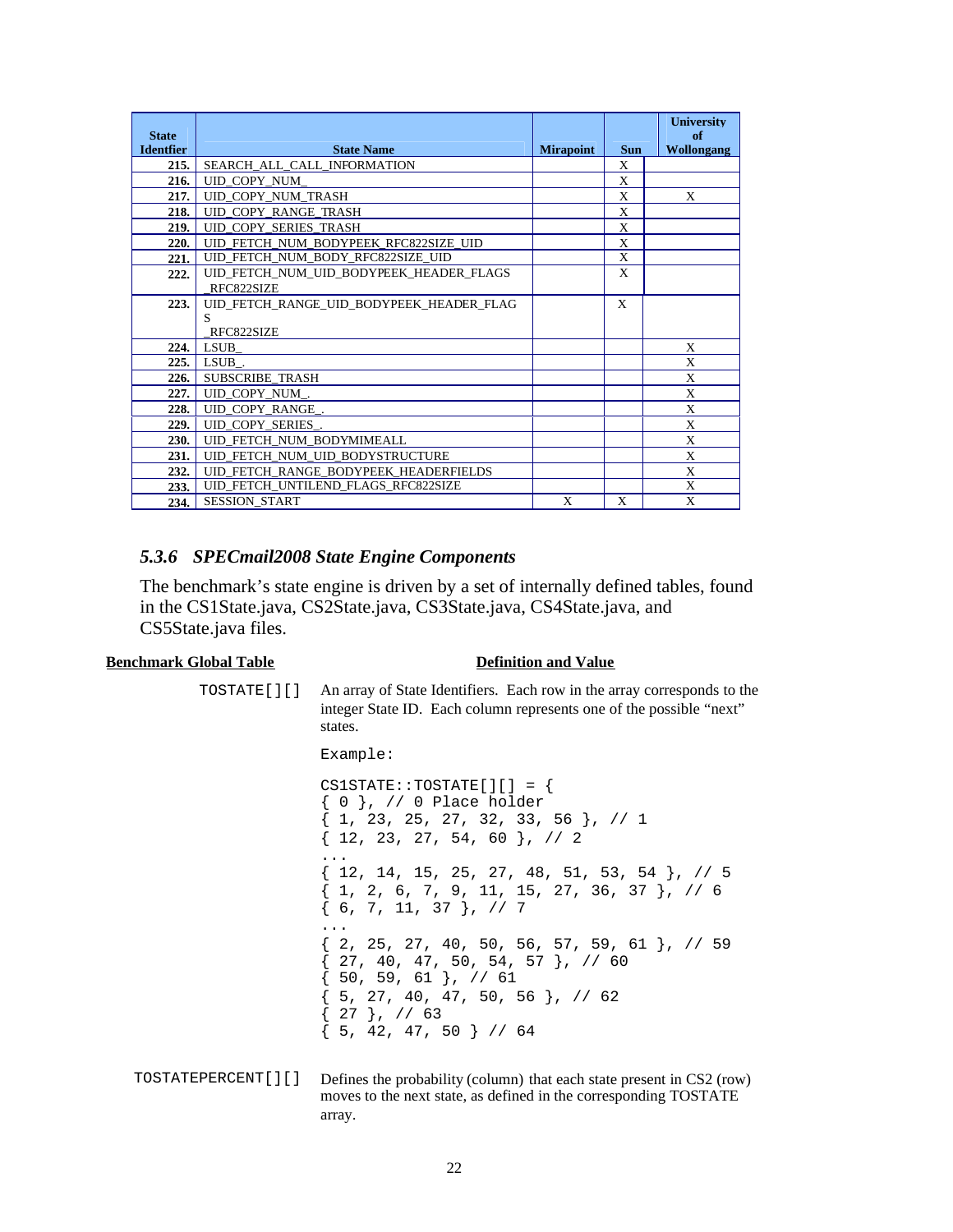| toStateCount[][]<br>toStateAllowed[][] | Example:<br>$CS2STATE:TOSTATEPERCENT[]$ = {<br>{ 0.0000 }, // 0 Place holder<br>$\{ 0.2000, 0.2000, 0.2000, 0.4000 \}$ , // 1<br>$\{ 0.0465, 0.6744, 0.1628, 0.0698 \}$ , // 2<br>$1.0000$ }, // 3<br>$\{1.0000\}$ , // 4<br>$\{ 0.7500, 0.2500 \}$ , // 5<br>$\{1.0000\}$ , // 6<br>$\{ 0.0132, 0.0132, 0.1711, 0.8026 \}$ , // 7<br>$\{ 0.0030, 0.0030, 0.0030, 0.1875, 0.8036 \}$ , // 8<br>$\{1.0000\}$ // 9<br>These two pre-sized tables to hold occurrence counts and transition<br>permissions. These two table ensure that every state (column)<br>transition has been invoked, in the proper proportion. This enforces                                                                    |
|----------------------------------------|-----------------------------------------------------------------------------------------------------------------------------------------------------------------------------------------------------------------------------------------------------------------------------------------------------------------------------------------------------------------------------------------------------------------------------------------------------------------------------------------------------------------------------------------------------------------------------------------------------------------------------------------------------------------------------------------------------|
|                                        | compliance with the TOSTATEPERCENT table, in case the "random"<br>function is not very random.                                                                                                                                                                                                                                                                                                                                                                                                                                                                                                                                                                                                      |
| TOSTATEIARATE[][]                      | This array defines the State-to-State Inter-Arrival wait time<br>computation type (LOGNORM, in most cases) and the derived from<br>the IMAP session data samples. As with the TOSTATE and<br>TOSTATEPERCENT, each row represents a specific IMAP4 command<br>and parameter combination. Each column represents the minimum wait<br>time before moving to the corresponding "next" state.                                                                                                                                                                                                                                                                                                            |
|                                        | Example:<br>$CS4STATE: TOSTATEIARATE[]$ $[ ] = \{$<br>{ "Place holder" }, // 0 Place holder<br>{ "LOGNORM:349.6307", "LOGNORM: 3386.3247",<br>"LOGNORM:395.4172",  }, // 1<br>{ "LOGNORM:0.0998" }, // 2<br>{ "LOGNORM:0.0718" }, // 3<br>{ "LOGNORM:0.0988" }, // 4<br>{ "LOGNORM:0.1369", "LOGNORM<br>{ "LOGNORM:459.2843", "LOGNO<br>{ "LOGNORM:0.0546", "LOGNORM<br>{ "LOGNORM:0.0000" }, // 8<br>{ "LOGNORM:0.0032", "LOGNORM:0027", "LOGNORM:0.0079" },<br>{ "LOGNORM:428.7473", "LOGNO<br>{ "LOGNORM:1.4748" }, // 11<br>{ "LOGNORM:1.1354" }, // 12<br>{ "LOGNORM:0.0000" }, // 13<br>{ "LOGNORM:0.0153" }, // 14<br>{ "LOGNORM:0.1084" }, // 15<br>{ "LOGNORM:0.0932" }, // 16<br>$\cdots$ |
| STATEIDTOMETACOMMAND[]                 | The actual State Identification strings to be used for internal to external<br>reports, such as debug statements and results.                                                                                                                                                                                                                                                                                                                                                                                                                                                                                                                                                                       |
|                                        | Example:<br>CS4STATE::STATEIDTOMETACOMMAND[]={<br>"Place holer", // 0 Place holder<br>"APPEND", $//1$<br>"CHECK", $//2$<br>"CLOSE", $//3$                                                                                                                                                                                                                                                                                                                                                                                                                                                                                                                                                           |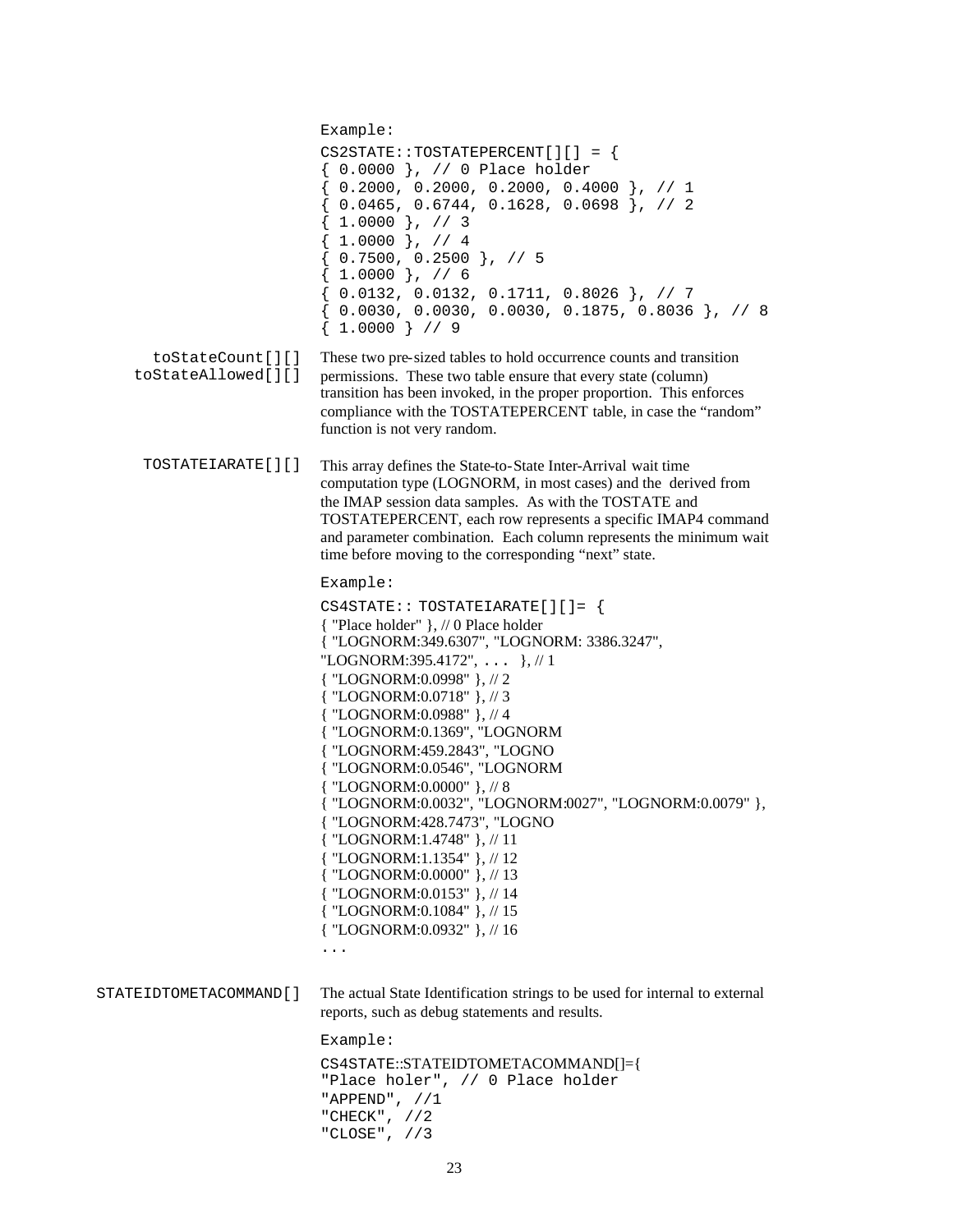```
"CREATE", //4
"EXPUNGE", //5
"LIST", //6
"LOGIN", //7
"LOGOUT", //8
"NOOP", //9
"SELECT_FOLDER", //10
"SELECT_INBOX", //11
"SELECT_INBOXSENT", //12
"SESSION_START", //13
"SUBSCRIBE_FOLDER", //14
"UID_COPY_NUM_FOLDER", //15
"UID_COPY_RANGE_FOLDER", //16
"UID_FETCH_NUM_BODYALL", //17
...
```
**Table 9: IMAP State Transition Tables and Probabilities**

## **6. Benchmark Reportable Parameters:**

The following table shows IMAP4 commands deemed critical enough to consider reportable, and whether to consider the corresponding Quality-of-Service (QoS) value.

| <b>IMAP</b> Command             | <b>Report for Workload</b> | Report for QOS |
|---------------------------------|----------------------------|----------------|
| <b>LOGIN</b>                    | Yes                        | Yes            |
| <b>LOGOUT</b>                   | Yes                        | Yes            |
| <b>NOOP</b>                     | Yes                        | N <sub>0</sub> |
| <b>SEARCH</b>                   | Yes                        | $\rm No$       |
| <b>UIDSEARCH</b>                | Yes                        | N <sub>0</sub> |
| <b>APPEND</b>                   | Yes                        |                |
| <b>EXPUNGE</b>                  | Yes                        |                |
| <b>STORE</b>                    | Yes                        |                |
| FETCH (Single) Body             | Yes                        | Yes            |
| FETCH (Many) Body               | Yes                        |                |
| FETCH (Single) Meta             | Yes                        |                |
| FETCH (Many) Meta               | Yes                        |                |
| FETCH (Single) Header           | Yes                        |                |
| FETCH (Many) Header             | Yes                        |                |
| <b>UIDFETCH</b> (Single) Body   | Yes                        | Yes            |
| <b>UIDFETCH</b> (Many) Body     | Yes                        |                |
| <b>UIDFETCH</b> (Single) Meta   | Yes                        |                |
| <b>UIDFETCH</b> (Many) Meta     | Yes                        |                |
| <b>UIDFETCH</b> (Single) Header | Yes                        |                |
| <b>UIDFETCH</b> (Many) Header   | Yes                        |                |
| COPY (Single)                   | Yes                        |                |
| COPY (Many)                     | Yes                        |                |
| <b>UIDCOPY</b> (Single)         | Yes                        |                |
| <b>UIDCOPY</b> (Many)           | Yes                        |                |
| <b>CHECK</b>                    | Yes                        |                |
| <b>CREATE</b>                   | Yes                        | Yes            |
| <b>DELETE</b>                   | Yes                        | Yes            |

#### **Table 10: Reportable IMAP Commands**